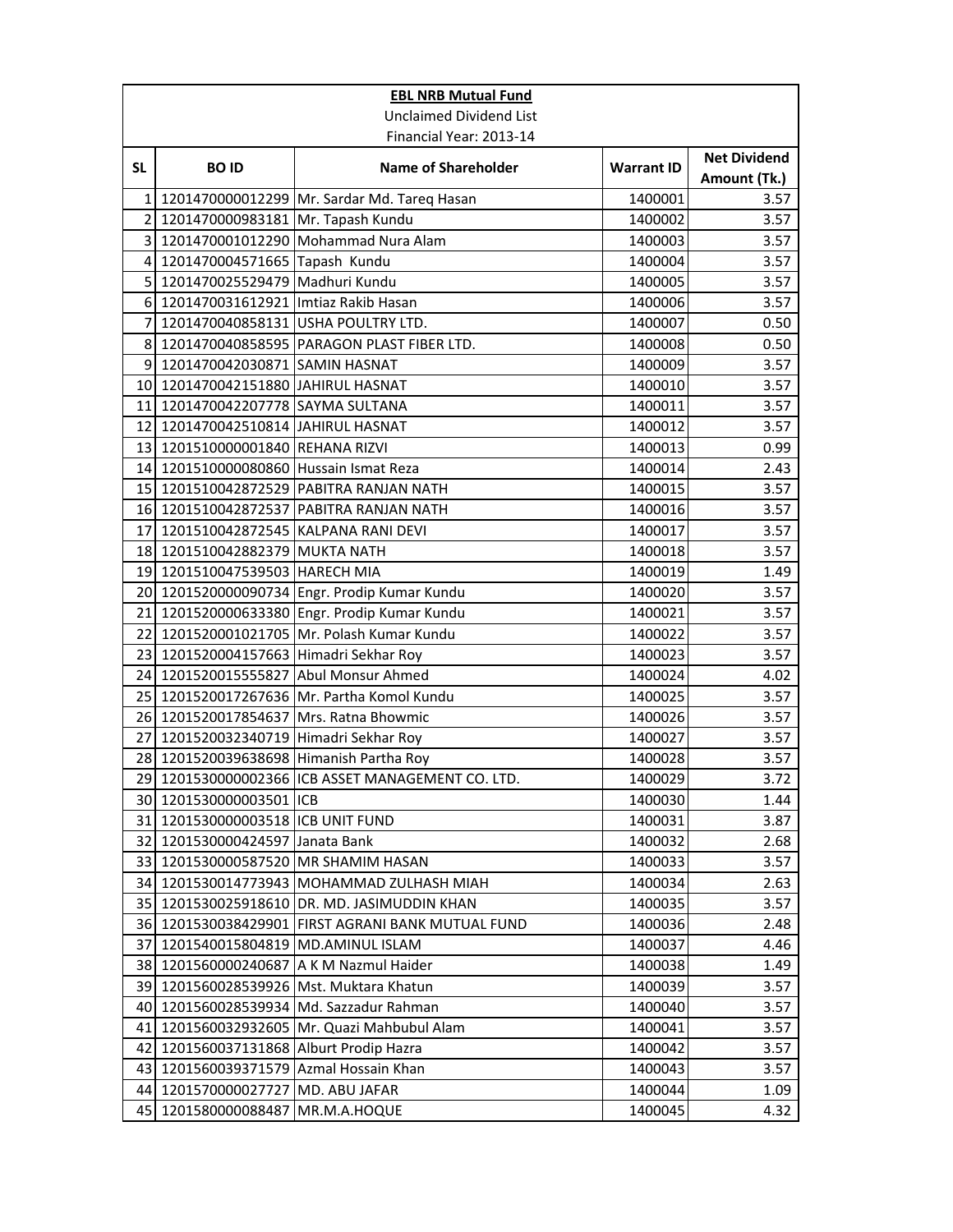|           |                                      | <b>EBL NRB Mutual Fund</b>                   |                   |                                     |
|-----------|--------------------------------------|----------------------------------------------|-------------------|-------------------------------------|
|           |                                      | <b>Unclaimed Dividend List</b>               |                   |                                     |
|           |                                      | Financial Year: 2013-14                      |                   |                                     |
| <b>SL</b> | <b>BOID</b>                          | <b>Name of Shareholder</b>                   | <b>Warrant ID</b> | <b>Net Dividend</b><br>Amount (Tk.) |
| 461       | 1201580000088495 MRS.M.HOQUE         |                                              | 1400046           | 3.52                                |
| 47        |                                      | 1201580000088500 MR.MONIRUL HOQUE            | 1400047           | 3.52                                |
| 48        | 1201580000108522   MRS. NINA PARVEEN |                                              | 1400048           | 3.57                                |
| 49        |                                      | 1201580000108549 MR. MIZANUR RAHMAN          | 1400049           | 3.57                                |
| 50        |                                      | 1201580000254591 SYED MAHFUZUR RAHMAN        | 1400050           | 4.91                                |
| 51        | 1201580004540262 RITESH SAHA         |                                              | 1400051           | 3.57                                |
| 52        | 1201580005615186 S. M. GAUSE         |                                              | 1400052           | 1.49                                |
| 53        |                                      | 1201580007714759 MD. MAHATABUR RAHMAN        | 1400053           | 2.63                                |
|           |                                      | 54 1201580011878612 MOHAMMED YOUSSUF         | 1400054           | 2.43                                |
|           | 55 1201580011915619 MD. HELAL UDDIN  |                                              | 1400055           | 3.57                                |
|           |                                      | 56 1201580024435852 MD. MOKHLESUR RAHMAN     | 1400056           | 3.57                                |
| 57        |                                      | 1201580024457441 H.A. ANWAR AHMED            | 1400057           | 4.91                                |
|           | 58 1201580024816774 SHAHANA PARVIN   |                                              | 1400058           | 3.57                                |
| 59        |                                      | 1201580027003662 MR. MOKHLESUR RAHMAN        | 1400059           | 3.57                                |
| 60        |                                      | 1201580027003689 MRS. SHAHANA PARVIN         | 1400060           | 3.57                                |
| 61        |                                      | 1201580027047959 MR. SHAFIQUL ISLAM          | 1400061           | 3.57                                |
| 62        |                                      | 1201580043559725   MR. SHEIKH HARUN OR RASHI | 1400062           | 3.57                                |
| 63        |                                      | 1201590003983276 SAMARESH BHATTACHARJEE      | 1400063           | 3.57                                |
| 64        |                                      | 1201590004448688 REKHA BHATTACHARJEE         | 1400064           | 3.57                                |
| 65        |                                      | 1201590004618244 MD. NASER UDDIN KHAN        | 1400065           | 3.57                                |
| 66        |                                      | 1201590006366137 MOSHARAF HOSSAIN            | 1400066           | 2.98                                |
| 67        | 1201590006407629 MD. ABUL KASHEM     |                                              | 1400067           | 3.57                                |
| 68        | 1201590023482810 MD ABDUS SOBHAN     |                                              | 1400068           | 3.57                                |
| 69        | 1201590027086771   MD. ABDUS SOBHAN  |                                              | 1400069           | 3.57                                |
| 70        | 1201590027086781 ANOWARA AKTER       |                                              | 1400070           | 3.57                                |
| 71        | 1201590027086798 ANOWARA AKTER       |                                              | 1400071           | 3.57                                |
| 72        |                                      | 1201590032857550 KRISHNAPADA BISWAS          | 1400072           | 3.57                                |
| 73        | 1201590032858116 BIVA RANI MONDAL    |                                              | 1400073           | 3.57                                |
|           |                                      | 74 1201590032858266 KRISHNA PADA BISWAS      | 1400074           | 3.57                                |
| 75        |                                      | 1201590035673943 MD. HUMAYUN MALLIK          | 1400075           | 4.91                                |
|           | 76 1201590036760097 GINI BISWAS      |                                              | 1400076           | 3.57                                |
| 77        |                                      | 1201590037881032 PROSH MONY MISTRY           | 1400077           | 3.57                                |
|           | 78 1201590039169538 HARUN UR RASHID  |                                              | 1400078           | 3.57                                |
| 79        | 1201590041931717 MD. YUSUF MEAH      |                                              | 1400079           | 4.22                                |
| 80        | 1201590041931776 MD. YUSUF MEAH      |                                              | 1400080           | 4.22                                |
| 81        | 1201590041931792 MD. MORSHED ALI     |                                              | 1400081           | 4.22                                |
| 82        | 1201590041931958 MD. MORSHED ALI     |                                              | 1400082           | 3.57                                |
|           | 83 1201590042243141 MARIUM BEGUM     |                                              | 1400083           | 3.57                                |
| 84        | 1201590042246234   MARIUM BEGUM      |                                              | 1400084           | 3.57                                |
| 85        | 1201590042257632 HARUN UR RASHID     |                                              | 1400085           | 3.57                                |
| 86        | 1201590042490787 SUDHA MONDAL        |                                              | 1400086           | 3.57                                |
| 87        | 1201590042802397 MD. ABDUR RAZZAK    |                                              | 1400087           | 3.57                                |
| 88        | 1201590042802402 MD. ABDUR RAZZAK    |                                              | 1400088           | 3.57                                |
| 89        |                                      | 1201590042819048 TUSHAR KANTI SARKER         | 1400089           | 3.57                                |
| 90        | 1201590042883879                     | <b>TUSHAR KANTI SARKER</b>                   | 1400090           | 3.57                                |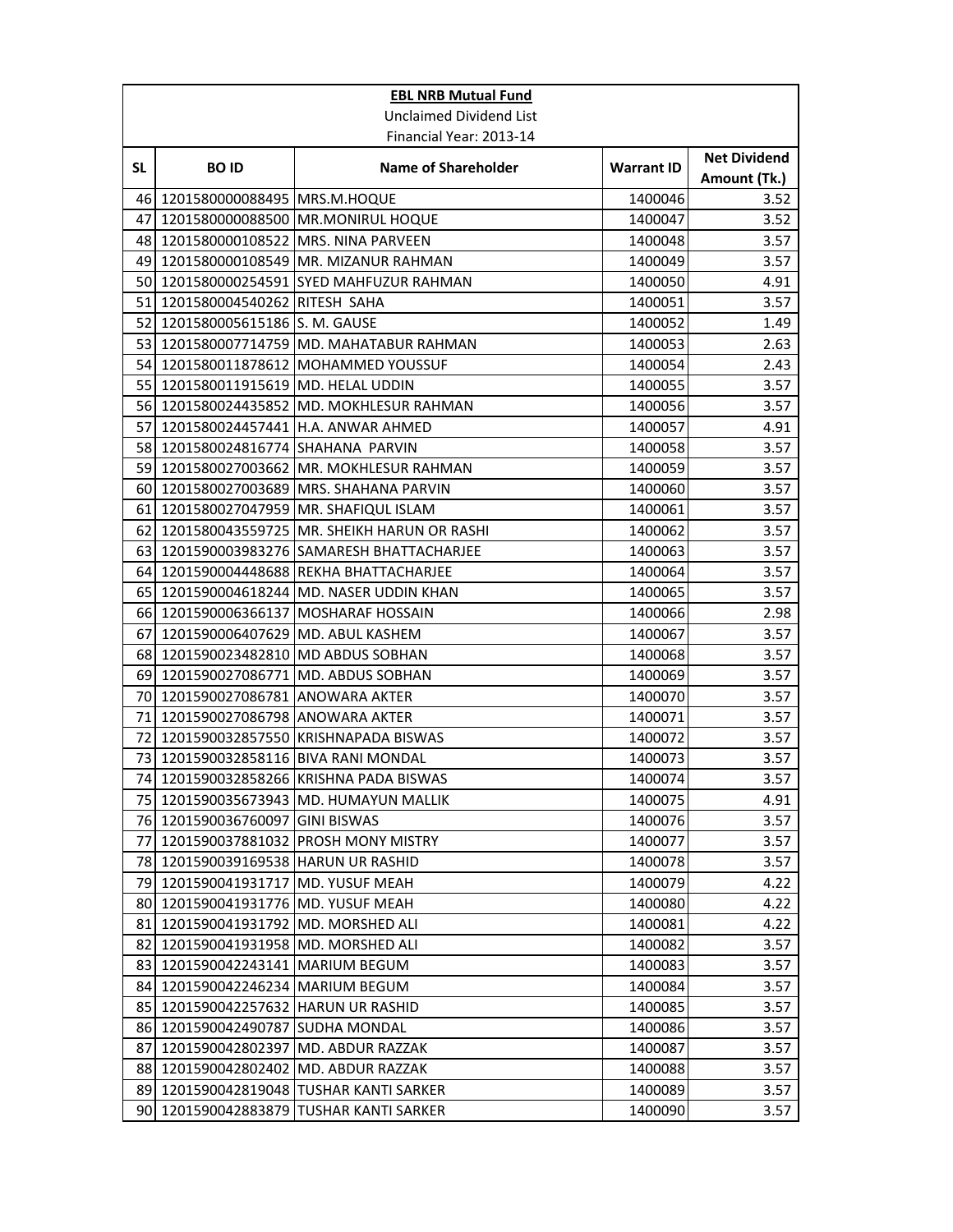|           | <b>EBL NRB Mutual Fund</b>              |                                                |                   |                                     |  |  |
|-----------|-----------------------------------------|------------------------------------------------|-------------------|-------------------------------------|--|--|
|           |                                         | <b>Unclaimed Dividend List</b>                 |                   |                                     |  |  |
|           | Financial Year: 2013-14                 |                                                |                   |                                     |  |  |
| <b>SL</b> | <b>BOID</b>                             | <b>Name of Shareholder</b>                     | <b>Warrant ID</b> | <b>Net Dividend</b><br>Amount (Tk.) |  |  |
| 91        | 1201590047964804 MD. ASAD ULLAH         |                                                | 1400091           | 2.88                                |  |  |
| 92        |                                         | 1201590052295098 SONJOY CHOWDHURY              | 1400092           | 0.35                                |  |  |
| 93        |                                         | 1201600007435152 MRS NUR NAHAR BEGUM           | 1400093           | 3.57                                |  |  |
|           | 94 1201600007959849                     | Q. M. A. RASHED                                | 1400094           | 3.57                                |  |  |
|           | 95 1201600012754401 KAZI NASRIN AKTER   |                                                | 1400095           | 3.57                                |  |  |
|           |                                         | 96 1201600013396284 QUAZI SHAWN MAHMUD         | 1400096           | 3.57                                |  |  |
| 97        |                                         | 1201630000001072 DHAKA BANK LIMITED            | 1400097           | 2.08                                |  |  |
|           |                                         | 98 1201630002091271 DR ASM NAWSHAD UDDIN AHMED | 1400098           | 3.57                                |  |  |
|           | 99 1201630017348781 NASRIN JAHAN        |                                                | 1400099           | 4.91                                |  |  |
|           |                                         | 100 1201630020374532 MD. ANWAR HOSSAIN         | 1400100           | 2.43                                |  |  |
| 101       |                                         | 1201630026222063 MRS. NASRIN JAHAN             | 1400101           | 0.45                                |  |  |
|           |                                         | 102 1201630039337858 BABU M.H. RAHMAN          | 1400102           | 3.03                                |  |  |
|           | 103 1201640022535852 Md.Sirajul Islam   |                                                | 1400103           | 3.52                                |  |  |
|           |                                         | 104 1201690000193921 MOHAMMED SALAHUDDIN       | 1400104           | 3.57                                |  |  |
|           | 105 1201690007838324 Sohel Ahmed        |                                                | 1400105           | 4.46                                |  |  |
|           | 106 1201690007838340 Md.Hanif Bhuiya    |                                                | 1400106           | 4.46                                |  |  |
| 107       | 1201690012555722 Gulshan Ara            |                                                | 1400107           | 2.43                                |  |  |
|           | 108 1201700000051898 Md. Abu Sufian     |                                                | 1400108           | 1.24                                |  |  |
|           | 109 1201700001841693 S. A. Jahan Ahmed  |                                                | 1400109           | 2.23                                |  |  |
|           | 110 1201700004755045 Kazi Abul Hashem   |                                                | 1400110           | 3.57                                |  |  |
|           | 111 1201700015254856 Mohammad Wasim     |                                                | 1400111           | 4.27                                |  |  |
|           | 112 1201700021987090 Sabnam Mostary     |                                                | 1400112           | 4.22                                |  |  |
| 113       |                                         | 1201700022256106 SK.Md. Anwar Hossain          | 1400113           | 3.57                                |  |  |
| 114       |                                         | 1201700022256114 SK. Md. Anwar Hossain         | 1400114           | 3.57                                |  |  |
|           |                                         | 115 1201700041351819 MD.FOYZUR RAHMAN SUMON    | 1400115           | 4.17                                |  |  |
|           |                                         | 116 1201710000011200 S.M. Maksud Hossain       | 1400116           | 2.88                                |  |  |
| 117       | 1201710000306282 S. M. MAINUL ISLAM     |                                                | 1400117           | 4.22                                |  |  |
|           |                                         | 118 1201710000306290 MS. SHAMIMA AKTER         | 1400118           | 3.57                                |  |  |
|           |                                         | 119 1201710011402700 S. M MAKSUD HOSSAIN       | 1400119           | 2.93                                |  |  |
|           | 120 1201710017688910 SUFIA BAGUM        |                                                | 1400120           | 3.52                                |  |  |
| 121       |                                         | 1201710017978395   MRS.JAMILA HASSAN           | 1400121           | 3.57                                |  |  |
| 122       | 1201710017978443 FARZANA SHARMIN        |                                                | 1400122           | 3.57                                |  |  |
|           | 123 1201710037110221 MD. ZANE ALAM      |                                                | 1400123           | 2.23                                |  |  |
|           | 124 1201720000065312 MD. SHAH ALAM      |                                                | 1400124           | 2.88                                |  |  |
|           | 125 1201720015343981 MD.ZAKARIA         |                                                | 1400125           | 2.28                                |  |  |
|           | 126 1201720024198337 FATEMA JANNAT      |                                                | 1400126           | 1.74                                |  |  |
|           | 127 1201730000095183 Sayed Liaguat Ali. |                                                | 1400127           | 1.84                                |  |  |
|           |                                         | 128 1201730024912654 Mehboob Hossain Tashrif.  | 1400128           | 2.43                                |  |  |
|           | 129 1201730039240271 MD. MASUM SHEIK    |                                                | 1400129           | 3.57                                |  |  |
| 130       | 1201730040670497 Nasima Islam           |                                                | 1400130           | 4.22                                |  |  |
| 131       | 1201730040670529                        | Md. Jahirul Islam                              | 1400131           | 4.22                                |  |  |
| 132       | 1201730040786883                        | Nasima Islam                                   | 1400132           | 4.22                                |  |  |
| 133       | 1201730040786891 Md. Johirul Islam      |                                                | 1400133           | 4.22                                |  |  |
| 134       |                                         | 1201730041617106 MD. ALAUDDIN MIRADA NASIR     | 1400134           | 3.57                                |  |  |
| 135       | 1201730041617173                        | MD.ALAUDDIN MIRADA NASIR                       | 1400135           | 3.57                                |  |  |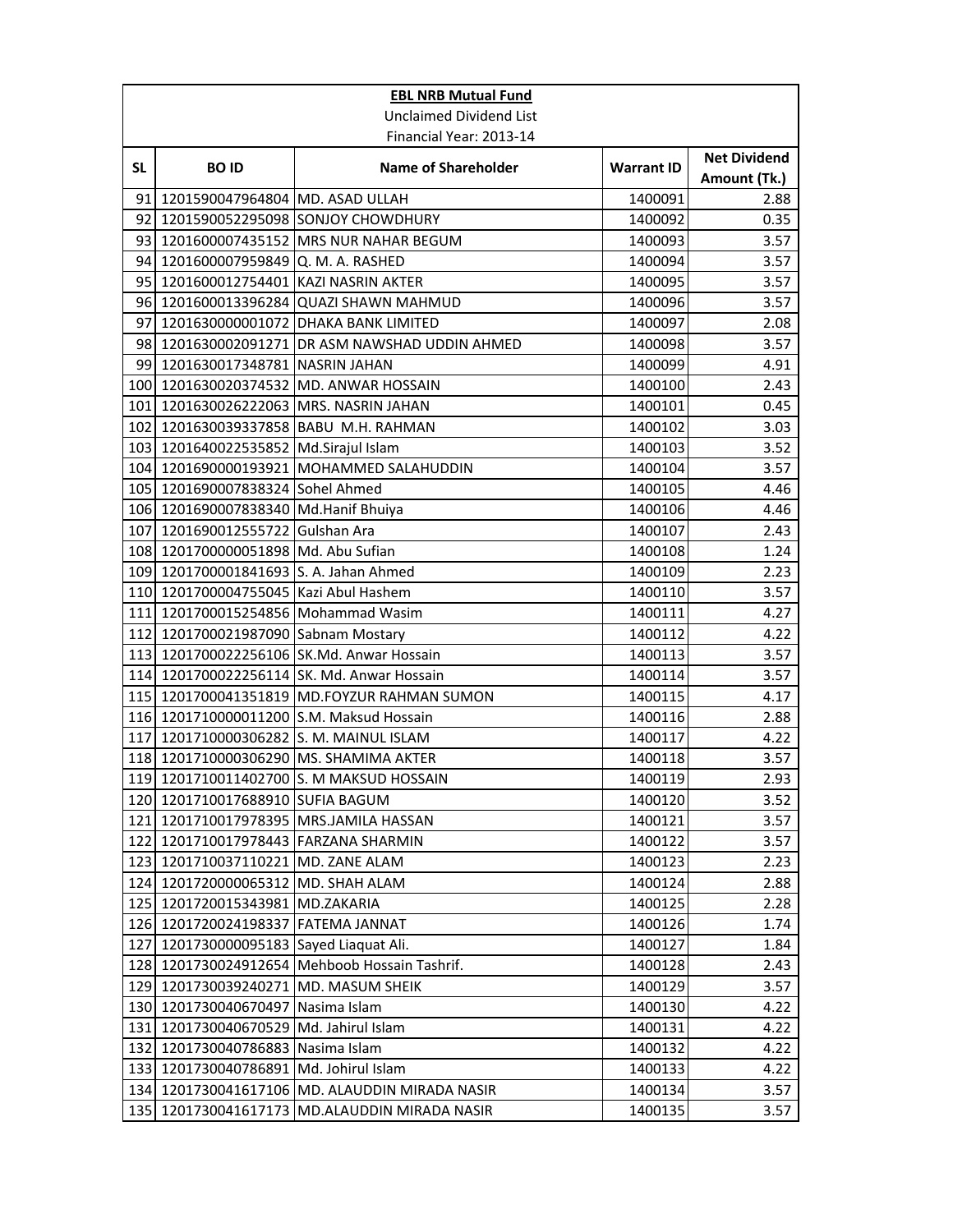|            | <b>EBL NRB Mutual Fund</b>               |                                                   |                   |                                     |  |
|------------|------------------------------------------|---------------------------------------------------|-------------------|-------------------------------------|--|
|            |                                          | <b>Unclaimed Dividend List</b>                    |                   |                                     |  |
|            | Financial Year: 2013-14                  |                                                   |                   |                                     |  |
| <b>SL</b>  | <b>BOID</b>                              | <b>Name of Shareholder</b>                        | <b>Warrant ID</b> | <b>Net Dividend</b><br>Amount (Tk.) |  |
| <b>136</b> | 1201740049448134 Mrs. Shirin Ara         |                                                   | 1400136           | 4.76                                |  |
|            |                                          | 137 1201770006621326 5260 - NUSRAT AMIN MIRZA     | 1400137           | 2.23                                |  |
|            |                                          | 138 1201770008059096 5834 - PARVEZ IQBAL          | 1400138           | 3.82                                |  |
|            |                                          | 139 1201770008133055 5886 - MIRZA GHOLAM ERFAN    | 1400139           | 3.57                                |  |
|            |                                          | 140 1201770009587048 MOHAMMAD MONITUZZAMAN BHUIYA | 1400140           | 3.57                                |  |
| 141        |                                          | 1201770010784426 7097 - MIRZA GHOLAM ERFAN        | 1400141           | 3.57                                |  |
| 142        |                                          | 1201770015702840 8971 - MOHAMMAD WASI UDDIN       | 1400142           | 0.25                                |  |
|            |                                          | 143 1201770017447232 9476 - ABDUL HASHEM BHUIYA   | 1400143           | 0.50                                |  |
|            |                                          | 144 1201770023151749 10618- NILUFA AKTER          | 1400144           | 3.57                                |  |
|            |                                          | 145 1201770023243356 10651-MD. AHSAN-UL-HOSSAIN   | 1400145           | 3.57                                |  |
|            |                                          | 146 1201770023243364 10652-MD. AHSAN-UL-HOSSAIN   | 1400146           | 3.57                                |  |
| 147        |                                          | 1201770028255980 11532-NILUFA AKTER               | 1400147           | 3.57                                |  |
|            |                                          | 148 1201780040027094 BEGUM EFTEARA ROMA           | 1400148           | 3.57                                |  |
|            |                                          | 149 1201820000014453 Mr. Mohammad Jahangir Alam   | 1400149           | 4.41                                |  |
|            | 150 1201820006634003 HASIBA SHARMIN      |                                                   | 1400150           | 2.23                                |  |
| 151        | 1201820018043207 S M M RAHMAN            |                                                   | 1400151           | 3.57                                |  |
|            | 152 1201820021984509 BRAC BANK LIMITED   |                                                   | 1400152           | 0.20                                |  |
|            | 153 1201820034291701 A A MASUD           |                                                   | 1400153           | 4.22                                |  |
|            | 154 1201820045530857 FAREEN AHMED        |                                                   | 1400154           | 2.43                                |  |
|            | 155 1201820051721523 PIJUSH DEB NATH     |                                                   | 1400155           | 3.67                                |  |
|            |                                          | 156 1201830045569131 MIAH MD. MOSTAFA KABIR       | 1400156           | 3.52                                |  |
| 157        | 1201840000258648 Zahedur Rahman          |                                                   | 1400157           | 2.53                                |  |
| 158        | 1201840007500705                         | CAPTAIN MANUCHEHER MD. IQBAL                      | 1400158           | 3.47                                |  |
|            | 159 1201840013407477 MD.ELIAS            |                                                   | 1400159           | 3.57                                |  |
|            | 160 1201840041060572 MRS. MITA DAS       |                                                   | 1400160           | 0.15                                |  |
| 161        |                                          | 1201850025183545 A.H.M. SHAMSUL ALAM              | 1400161           | 3.57                                |  |
| 162        | 1201870022599781 MD SHOWKAT ALI          |                                                   | 1400162           | 3.57                                |  |
|            | 163 1201890007654267 MD. ZAKIR HOSSAIN   |                                                   | 1400163           | 3.52                                |  |
|            | 164 1201900000014940 Mohd. Altaf Hossain |                                                   | 1400164           | 3.67                                |  |
|            | 165 1201900000085938 Mozibur Rahman      |                                                   | 1400165           | 2.88                                |  |
|            | 166 1201900000529435 REAJUL ISLAM        |                                                   | 1400166           | 2.28                                |  |
| 167        | 1201900000692786 AYESHA KHATUN           |                                                   | 1400167           | 2.43                                |  |
|            |                                          | 168 1201900016484343 MD. RAFIQ NAWAZ KHAN         | 1400168           | 3.57                                |  |
|            |                                          | 169 1201900016484361 DR. NAZMUN NAHAR             | 1400169           | 3.57                                |  |
|            |                                          | 170 1201900016484378 DR. MD. RAFIQ NAWAZ KHAN     | 1400170           | 3.57                                |  |
| 171        |                                          | 1201900018283436 MOHD. ALTAF HOSSAIN              | 1400171           | 4.32                                |  |
|            | 172 1201900032236021                     | MD. NOOR NABI                                     | 1400172           | 3.57                                |  |
|            | 173 1201900032236054 MD. NOOR NABI       |                                                   | 1400173           | 3.57                                |  |
|            | 174 1201900053252252 MOMTAJ SHIRIN       |                                                   | 1400174           | 0.50                                |  |
| 175        |                                          | 1201910004894000 BIPLOB KUMAR NATH                | 1400175           | 3.57                                |  |
|            |                                          | 176 1201920000013475 Bangladesh Shilpa Bank       | 1400176           | 2.08                                |  |
| 177        | 1201920015415147 SHAMIMA NARGIS          |                                                   | 1400177           | 4.22                                |  |
|            | 178 1201930000028630 Md. Nofel Uddin     |                                                   | 1400178           | 0.94                                |  |
|            | 179 1201930000040647                     | Mrs. Shahera Banu                                 | 1400179           | 1.14                                |  |
| 180        |                                          | 1201930016275766   Mr.A.S.M.Saadul Quader         | 1400180           | 3.57                                |  |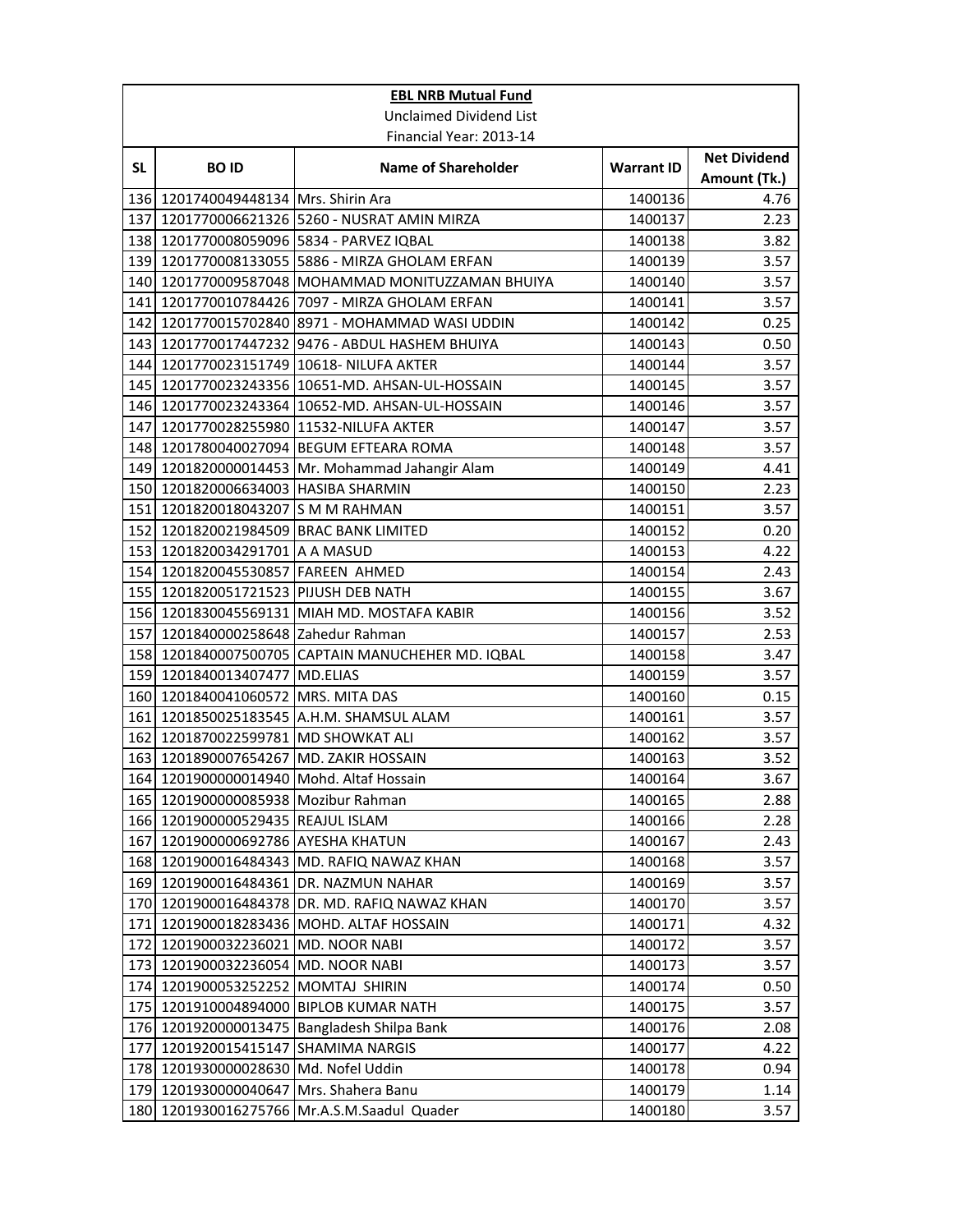|           |                                           | <b>EBL NRB Mutual Fund</b>                     |                    |                                     |
|-----------|-------------------------------------------|------------------------------------------------|--------------------|-------------------------------------|
|           |                                           | <b>Unclaimed Dividend List</b>                 |                    |                                     |
|           |                                           | Financial Year: 2013-14                        |                    |                                     |
| <b>SL</b> | <b>BOID</b>                               | <b>Name of Shareholder</b>                     | <b>Warrant ID</b>  | <b>Net Dividend</b><br>Amount (Tk.) |
| 181       | 1201930017514570 Md. Nurul Amin           |                                                | 1400181            | 3.52                                |
|           | 182 1201930032720601 M N HAQUE            |                                                | 1400182            | 3.57                                |
|           | 183 1201930034869874 SHARMIN AKTER        |                                                | 1400183            | 3.57                                |
|           |                                           | 184 1201930045487653 MD. SAZEDUR RAHMAN        | 1400184            | 4.91                                |
| 185       | 1201940000016626 Sirajul Islam Khan       |                                                | 1400185            | 4.22                                |
|           |                                           | 186 1201940000144531 SIRAJUL ISLAM KHAN        | 1400186            | 3.52                                |
| 187       |                                           | 1201940033801904 MD. EMAN HOSSAIN              | 1400187            | 3.57                                |
|           |                                           | 188 1201950001755304 Gazi Sharif Uddin Ahamed  | 1400188            | 1.49                                |
|           | 189 1201950006278701 Zinat Sultana        |                                                | 1400189            | 4.91                                |
|           | 190 1201950021631998 M R A BISWAS         |                                                | 1400190            | 4.02                                |
| 191       | 1201950025949296 R U AHMED                |                                                | 1400191            | 2.23                                |
|           | 192 1201950030178336 Eastern Bank Ltd     |                                                | 1400192            | 4.91                                |
|           | 193 1201950033769373 M M HOSSAIN          |                                                | 1400193            | 4.91                                |
| 194       | 1201950036342972 Eastern Bank Ltd.        |                                                | 1400194            | 2.88                                |
| 195       | 1201950042157216 Rafiqul Islam            |                                                | 1400195            | 3.57                                |
|           | 196 1201950042506774 Mahmud Ul Haque      |                                                | 1400196            | 2.23                                |
| 197       | 1201950042511538 Mahfuz Ul Haque          |                                                | 1400197            | 2.23                                |
|           |                                           | 198 1201950042548060 Md. Sohrowardy Hossain    | 1400198            | 3.57                                |
|           | 199 1201950042777172 Raju Ahmed           |                                                | 1400199            | 3.57                                |
|           | 200 1201950042904365 M H O RASHID         |                                                | 1400200            | 2.48                                |
|           |                                           | 201 1201950043044165 ABU SALEH MOSHLEH UDDIN   | 1400201            | 3.57                                |
| 202       | 1201960024828341 Md. Khorshed Alam        |                                                | 1400202            | 3.57                                |
| 203       | 1201960024828738 Md. Khorshed Alam        |                                                | 1400203            | 3.57                                |
| 204       | 1201960035144196 IBNA AMIN                |                                                | 1400204            | 3.57                                |
|           |                                           | 205 1201960042244540 SABRINA ENAM LORA         | 1400205            | 3.57                                |
| 206       | 1201960042295003 IBRAHIM AHASAN           |                                                | 1400206            | 3.57                                |
| 207       |                                           | 1201980037206621 MRS. GULSHANARA TAHERA        | 1400207            | 3.57                                |
|           | 208 1201980037951192 ABUR RAHMAN          |                                                | 1400208            | 3.57                                |
|           | 209 1201980037951216 ABUR RAHMAN          |                                                | 1400209            | 3.57                                |
|           | 210 1201990043090832 RANA DAS             |                                                | 1400210            | 2.63                                |
| 211       |                                           | 1202010020165749 SK.MOHAMMAD MOSTAFIZUR RAHMAN | 1400211            | 4.91                                |
| 212       |                                           | 1202020051315787 MD. AMINUL ISLAM BHUIYAN      | 1400212            | 3.03                                |
|           |                                           | 213 1202060020724134 Md. Mamun Bhuiyan         | 1400213            | 3.67                                |
|           |                                           | 214 1202060030871985 Md. Siddiqur Rahman       | 1400214            | 3.67                                |
|           | 215 1202080015642134 BIPLOB KUMER KURI    |                                                | 1400215            | 3.57                                |
|           |                                           | 216 1202090019742135 MOHAMMAD SIRAJUL HAQUE    | 1400216            | 3.57                                |
| 217       |                                           | 1202090023301830 MD. ZULFIKER-ALI-HYDER        | 1400217            | 3.57                                |
|           | 219 1202090031340519 RUMA ISLAM           | 218 1202090029637296 MD. ABDUL HAI AZAD        | 1400218            | 3.57                                |
|           |                                           | 220 1202090031340891 FARJANA AKTER DOLY        | 1400219<br>1400220 | 3.03<br>3.32                        |
| 221       |                                           | 1202090035034301 MRS FARIDA YASMIN             | 1400221            | 4.32                                |
|           |                                           | 222 1202140000007326 Mr. ENGR. S.M.Ali Akbor   | 1400222            | 3.67                                |
|           | 223 1202140002629368 Engr. S.M. Ali Akbor |                                                | 1400223            | 3.67                                |
| 224       |                                           | 1202140017333332 HAFIZA AKHTAR CHOUDHURY       | 1400224            | 1.14                                |
| 225       | 1202150000095581 Mohd Shamsul Alam        |                                                | 1400225            | 3.57                                |
|           |                                           |                                                |                    |                                     |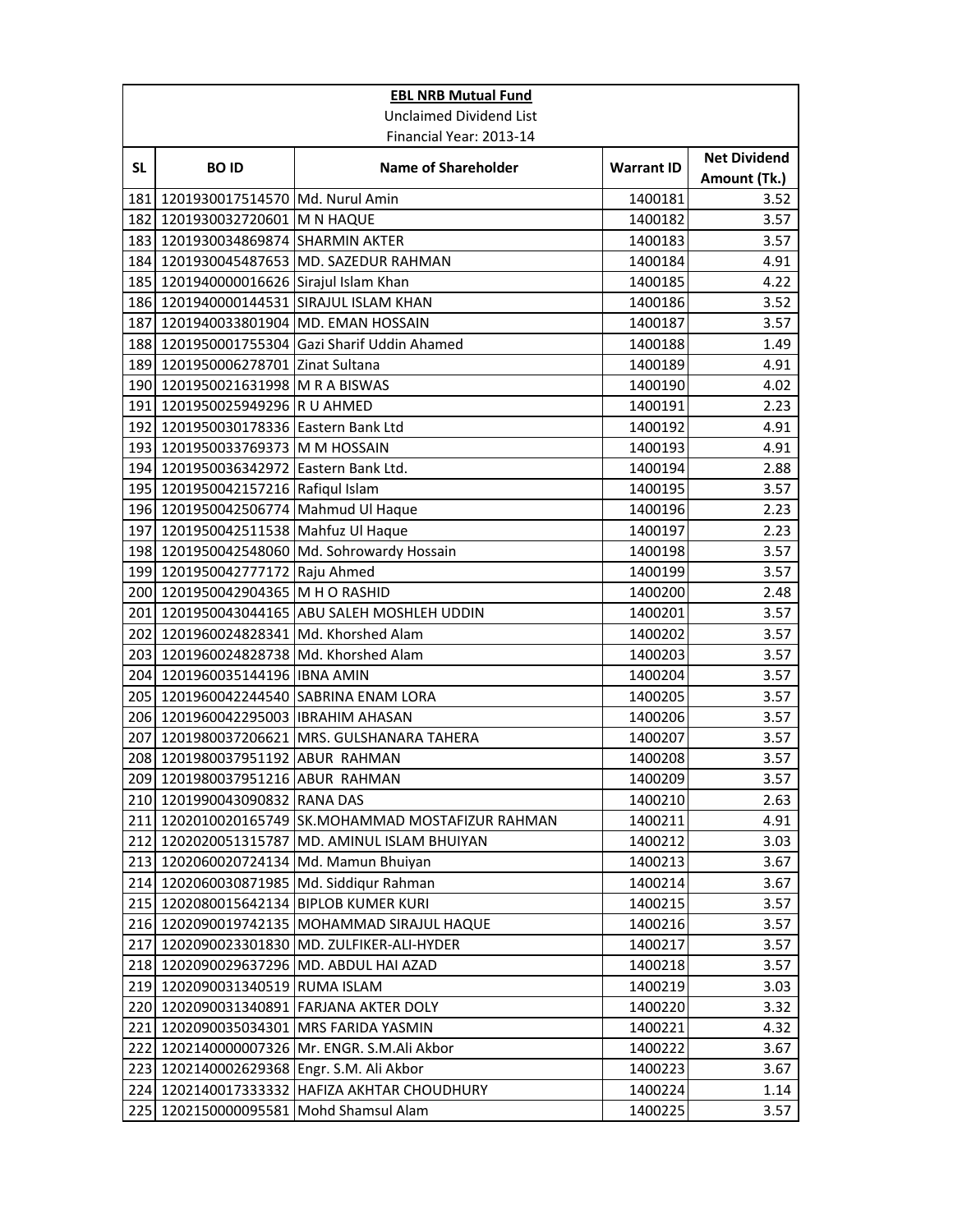|            | <b>EBL NRB Mutual Fund</b>                                           |                                                                               |                    |                                     |  |
|------------|----------------------------------------------------------------------|-------------------------------------------------------------------------------|--------------------|-------------------------------------|--|
|            |                                                                      | <b>Unclaimed Dividend List</b>                                                |                    |                                     |  |
|            |                                                                      | Financial Year: 2013-14                                                       |                    |                                     |  |
| <b>SL</b>  | <b>BOID</b>                                                          | <b>Name of Shareholder</b>                                                    | <b>Warrant ID</b>  | <b>Net Dividend</b><br>Amount (Tk.) |  |
| 226        | 1202150000095598 Hasina Begum                                        |                                                                               | 1400226            | 1.24                                |  |
|            | 227 1202150000276030 Hasina Begum                                    |                                                                               | 1400227            | 4.46                                |  |
|            | 228 1202150012042640 Md. Razaul Islam                                |                                                                               | 1400228            | 3.57                                |  |
|            |                                                                      | 229 1202150021153901 Mohammad Monowar Iqbal                                   | 1400229            | 2.23                                |  |
|            |                                                                      | 230 1202150043230391 Anjuman Ara Shammi                                       | 1400230            | 3.57                                |  |
| 231        | 1202150043230405 Afroja Jahan Shumi                                  |                                                                               | 1400231            | 3.57                                |  |
|            |                                                                      | 232 1202150043230413 Anjuman Ara Shammi                                       | 1400232            | 3.57                                |  |
|            | 233 1202160007789230 NOOR BANU                                       |                                                                               | 1400233            | 3.57                                |  |
|            | 234 1202160008888223 SHYAMAL DUTTA                                   |                                                                               | 1400234            | 3.57                                |  |
|            | 235 1202160008888231 SHYAMAL DUTTA                                   |                                                                               | 1400235            | 3.57                                |  |
|            |                                                                      | 236 1202160017404778 MRS. ROSHAN AMIR ALI                                     | 1400236            | 3.57                                |  |
|            |                                                                      | 237 1202180016403522 MR. ANAMUL KIBRIA                                        | 1400237            | 3.57                                |  |
|            |                                                                      | 238 1202190004590100 MOHAMMAD ABU BAKAR                                       | 1400238            | 3.57                                |  |
|            | 239 1202190004590226 NAHEED BAKAR                                    |                                                                               | 1400239            | 3.57                                |  |
| 240        |                                                                      | 1202190033727027 MD.SHAKHAWAT HOSSAIN ROYAL                                   | 1400240            | 2.13                                |  |
| 241        | 1202190039791254 IBTEHAZ BAKAR                                       |                                                                               | 1400241            | 3.57                                |  |
|            |                                                                      | 242 1202190043018426 MD.AMINUL ISLAM JUWIL                                    | 1400242            | 3.57                                |  |
|            | 243 1202190043036191 SREE MOHON LAL                                  |                                                                               | 1400243            | 3.57                                |  |
| 244        |                                                                      | 1202200000620130 MR. ABM REAZUL KABIR KAWSAR                                  | 1400244            | 3.57                                |  |
|            |                                                                      | 245 1202200000653451 KANIJ FATEMA SALINA                                      | 1400245            | 3.57                                |  |
|            |                                                                      | 246 1202200001909678 ABM REAZUL KABIR KAWSAR                                  | 1400246            | 3.57                                |  |
| 247        |                                                                      | 1202200001909701 KANIJ FATEMA SALINA                                          | 1400247            | 3.57                                |  |
|            |                                                                      | 248 1202200033358904 TUTUL CHAKRABORTY                                        | 1400248            | 3.57                                |  |
| 249        |                                                                      | 1202210022815099 MD. HARUN OR RASHID                                          | 1400249            | 3.57                                |  |
|            |                                                                      | 250 1202210022815112 MD. HARUN OR RASHID                                      | 1400250            | 3.57                                |  |
| 251        |                                                                      | 1202210026771724 MD. ANISUR RAHAMN                                            | 1400251            | 4.46                                |  |
| 252        | 1202240003565375 MD.FAKHRUL ISLAM                                    |                                                                               | 1400252            | 3.57                                |  |
| 253        | 1202240041702241 NAZNEEN NAHER                                       |                                                                               | 1400253            | 0.74                                |  |
|            | 254 1202250000194918 AZMAL HOSSAIN                                   |                                                                               | 1400254            | 3.57                                |  |
|            | 255 1202250004584567 SHAHEENA AKHTER                                 |                                                                               | 1400255            | 3.57                                |  |
|            |                                                                      | 256 1202250019630036 MD. ANWAR HOSSAIN SHARIF                                 | 1400256            | 3.57                                |  |
| 257        |                                                                      | 1202250023176837 MOHAMMAD AMIR HOSEN                                          | 1400257            | 3.57                                |  |
| 258        |                                                                      | 1202250025732653 MOHAMMAD AMIR HOSEN                                          | 1400258            | 3.57                                |  |
|            |                                                                      | 259 1202250030787191 MD. NURUJJAMAN KHAN                                      | 1400259            | 3.57                                |  |
|            |                                                                      | 260 1202250031746446 ABDUS SALAM KHAN                                         | 1400260            | 3.57                                |  |
| 261        | 1202250032644991 DIPON KUMAR DAS                                     |                                                                               | 1400261            | 3.57                                |  |
| 262        | 1202250035003212 RAJOANA HOSSAIN<br>1202250035003220 RAJOANA HOSSAIN |                                                                               | 1400262            | 3.57                                |  |
| 263<br>264 |                                                                      |                                                                               | 1400263            | 3.57                                |  |
| 265        |                                                                      | 1202250041042261 MOST. TARMIN AKTER<br>1202260000206428   MR.REAZ UDDIN AHMED | 1400264<br>1400265 | 3.57<br>3.57                        |  |
| 266        |                                                                      | 1202260004146503 MR.MD.NASRAT HOSSAIN                                         | 1400266            | 3.57                                |  |
| 267        | 1202260019033616 MD.IQBAL HOSSAIN                                    |                                                                               | 1400267            | 3.57                                |  |
|            | 268 1202260019033624 LAILY AKTER                                     |                                                                               | 1400268            | 3.57                                |  |
| 269        | 1202260019033640 LAILY AKTER                                         |                                                                               | 1400269            | 3.57                                |  |
|            | 270 1202260019067038 MD IQBAL HOSSAIN                                |                                                                               | 1400270            | 3.57                                |  |
|            |                                                                      |                                                                               |                    |                                     |  |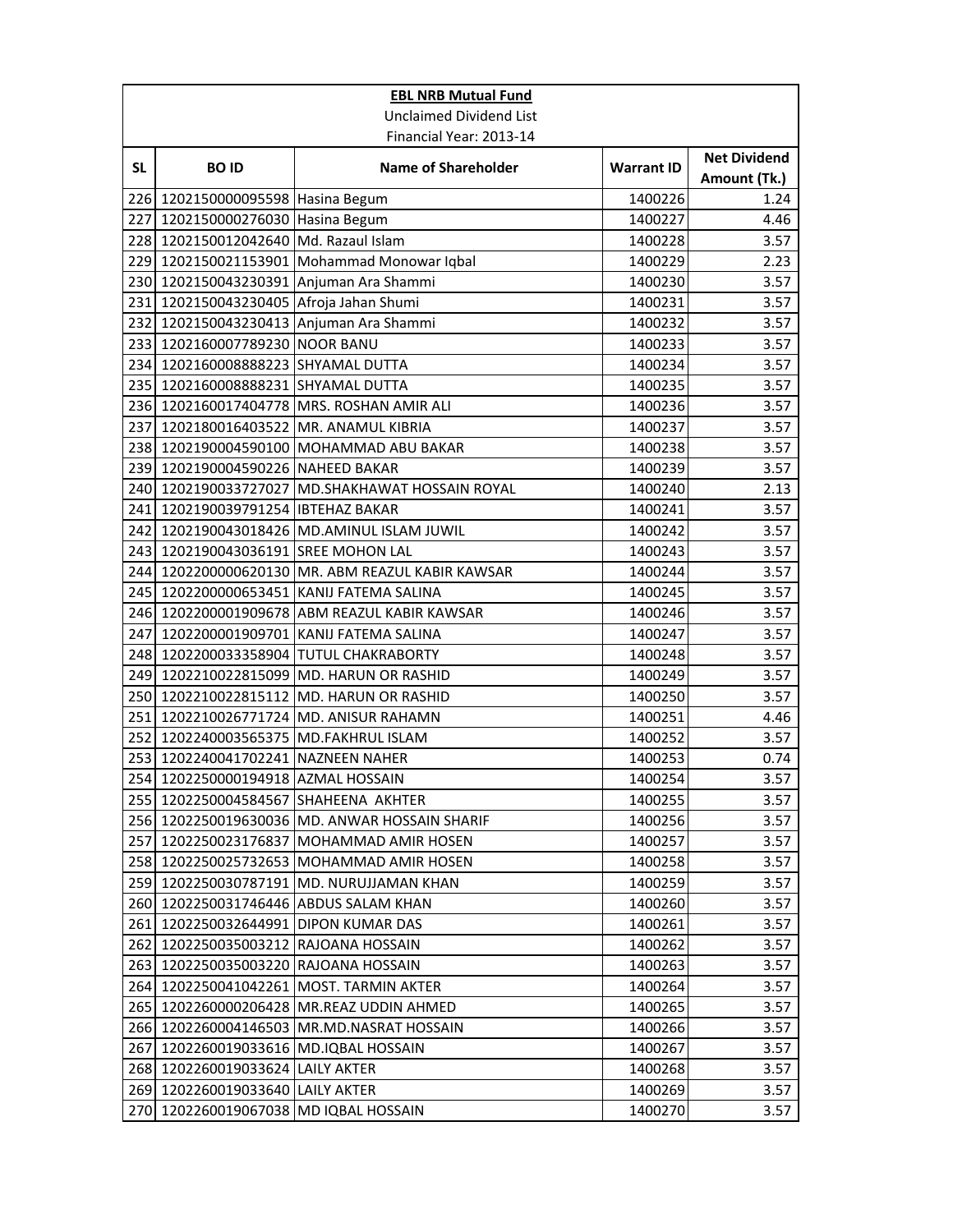|                  | <b>EBL NRB Mutual Fund</b>           |                                                |                   |                                     |  |  |
|------------------|--------------------------------------|------------------------------------------------|-------------------|-------------------------------------|--|--|
|                  |                                      | <b>Unclaimed Dividend List</b>                 |                   |                                     |  |  |
|                  | Financial Year: 2013-14              |                                                |                   |                                     |  |  |
| <b>SL</b>        | <b>BOID</b>                          | <b>Name of Shareholder</b>                     | <b>Warrant ID</b> | <b>Net Dividend</b><br>Amount (Tk.) |  |  |
| 271I             |                                      | 1202260025630031 MD. MAMUNUR RASHID            | 1400271           | 3.57                                |  |  |
|                  |                                      | 272 1202260025630048 MD. MAMUNUR RASHID        | 1400272           | 3.57                                |  |  |
|                  | 273 1202260025630056 RASHIDA AKTER   |                                                | 1400273           | 3.57                                |  |  |
|                  |                                      | 274 1202280017753944 MD. MOJIBUL HAQUE         | 1400274           | 4.32                                |  |  |
| 275              |                                      | 1202280018490255 MD. MOJIBUL HAQUE             | 1400275           | 4.32                                |  |  |
|                  | 276 1202310009081331 Mrs. Konica Das |                                                | 1400276           | 3.57                                |  |  |
| 277              | 1202310009081481   Mrs. Konica Das   |                                                | 1400277           | 3.57                                |  |  |
|                  |                                      | 278 1202350021695344 MR. MD. ISAHAQUE ALI      | 1400278           | 2.23                                |  |  |
|                  |                                      | 279 1202350021695352 MRS. SABERA SULTAN        | 1400279           | 2.23                                |  |  |
|                  | 280 1202350029712019 MD.ISAHAQUE ALI |                                                | 1400280           | 3.57                                |  |  |
| 281              |                                      | 1202350029720041 MRS.SABERA SULTANA            | 1400281           | 3.57                                |  |  |
| 282              | 1202350039382115 HAROON UR RASHID    |                                                | 1400282           | 2.23                                |  |  |
|                  | 283 1202350039675289 MD. ABUL KASHEM |                                                | 1400283           | 3.57                                |  |  |
| 284              |                                      | 1202380002164050 Md. Aminur Rahman             | 1400284           | 3.57                                |  |  |
| 285              | 1202380002164069 Mrs. Asura Khatun   |                                                | 1400285           | 3.57                                |  |  |
|                  | 286 1202380002467138 Md. Ahasan Khan |                                                | 1400286           | 3.57                                |  |  |
| 287              | 1202380002467189 Md. Ahasan Khan     |                                                | 1400287           | 3.57                                |  |  |
|                  |                                      | 288 1202400020962141 ABU HENA MD.ANWARUL ISLAM | 1400288           | 0.35                                |  |  |
|                  | 289 1202400039688453 ABINASH ROY     |                                                | 1400289           | 3.57                                |  |  |
|                  |                                      | 290 1202400040967128 MD. ANWAR HOSSAIN         | 1400290           | 3.57                                |  |  |
| 291              |                                      | 1202400042812691 DR. MD. ABDUR ROUF            | 1400291           | 3.57                                |  |  |
| 292              | 1202400044194753 MD. SOFIQUL ISLAM   |                                                | 1400292           | 2.23                                |  |  |
| 293              |                                      | 1202410001367322 Md. Abdul Maleg Khondker      | 1400293           | 2.48                                |  |  |
| 294              |                                      | 1202420000515670 MR. MD. MASUD KARIM           | 1400294           | 3.57                                |  |  |
| 295              |                                      | 1202420005495002 MD, KHAIRUL ISLAM MOZNU       | 1400295           | 1.79                                |  |  |
| 296              |                                      | 1202420042155988   MOHAMMED SHAMIM JAFAR       | 1400296           | 3.57                                |  |  |
| 297              |                                      | 1202430022578523 MOHAMMED ZAFAR ULLAH          | 1400297           | 3.67                                |  |  |
|                  |                                      | 298 1202430031630092 MOSAMMAT RAHIMA BEGUM     | 1400298           | 3.57                                |  |  |
|                  |                                      | 299 1202430031630116 TOFAEIL AHAMED SHEIKH     | 1400299           | 3.57                                |  |  |
|                  |                                      | 300 1202430032765391 MRS. MEHEBUBA JEBIN       | 1400300           | 3.57                                |  |  |
| 301              |                                      | 1202450000820202 BIPLAB KUMAR SAHA             | 1400301           | 3.57                                |  |  |
| 302 <sub>1</sub> | 1202470042536966 Abdul Mannan        |                                                | 1400302           | 3.57                                |  |  |
| 303              |                                      | 1202490000746179 BADRUL HAIDER CHOWDHURY       | 1400303           | 4.61                                |  |  |
| 304              | 1202550000591448 Eishita Ali         |                                                | 1400304           | 0.25                                |  |  |
|                  |                                      | 305 1202550002159586 Kauser Binth Hossain      | 1400305           | 2.53                                |  |  |
| 306              | 1202550006189202                     | MOKTAD ALI.                                    | 1400306           | 4.12                                |  |  |
| 307              | 1202550022101684                     | MRS. TAHMIDA HASSAN                            | 1400307           | 3.97                                |  |  |
|                  | 308 1202580042474178 MD NURUL HASAN  |                                                | 1400308           | 4.22                                |  |  |
|                  | 309 1202580042474186 MD NURUL HASAN  |                                                | 1400309           | 4.22                                |  |  |
| 310              | 1202580042474194 KEEKA SHARMIN       |                                                | 1400310           | 4.22                                |  |  |
| 311              | 1202600000242255                     | Mrs.Nasima Akter                               | 1400311           | 3.57                                |  |  |
| 312              | 1202600001213150                     | Md. Mofizuddin.                                | 1400312           | 3.57                                |  |  |
|                  | 313 1202600001216111 Nafisa Salma    |                                                | 1400313           | 3.57                                |  |  |
| 314              |                                      | 1202600001672103 MD. MOSLEM UDDIN SARKER       | 1400314           | 3.57                                |  |  |
| 315              | 1202600004721872                     | Mohammad Shirajul Islam                        | 1400315           | 4.22                                |  |  |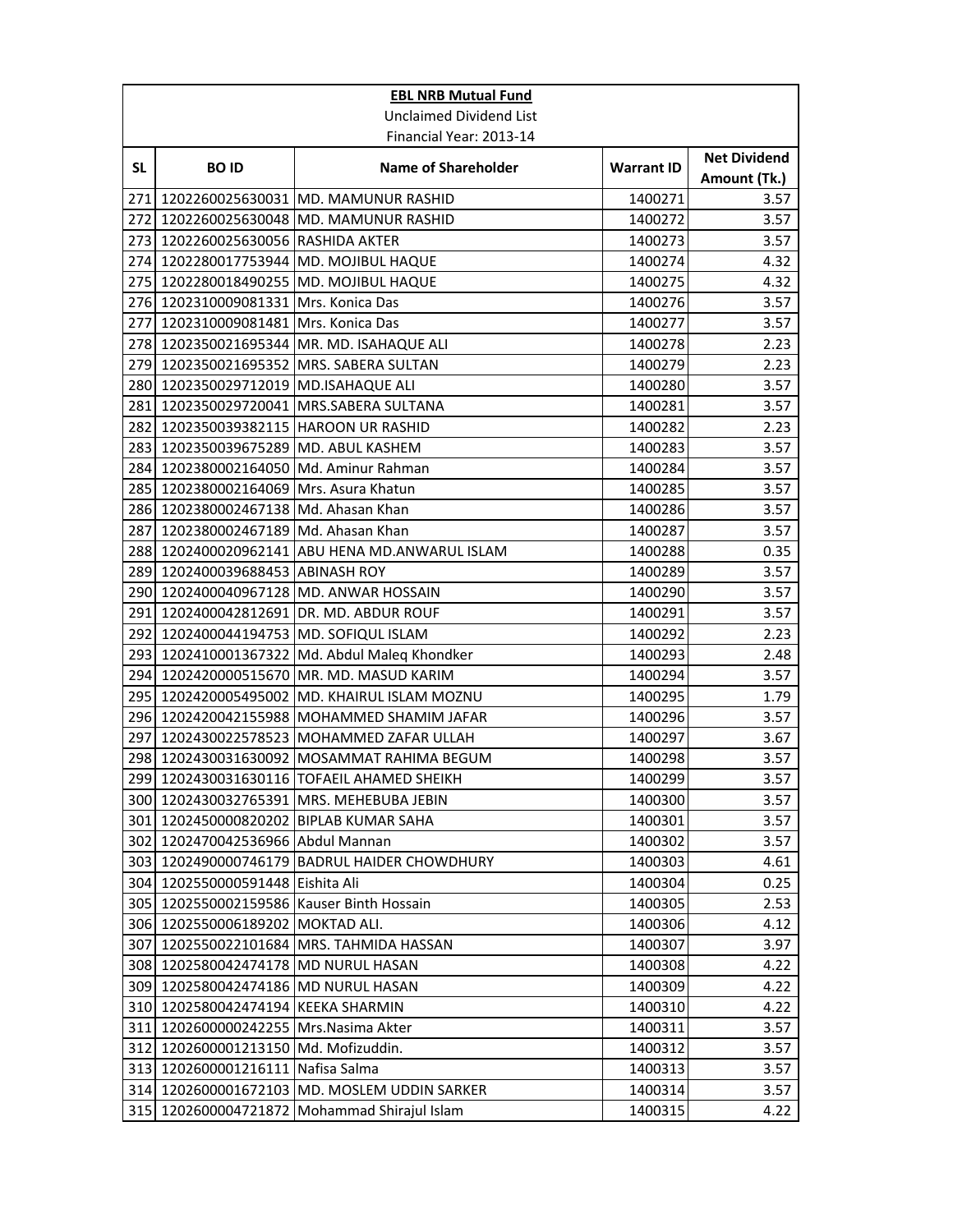|     |                                        | <b>EBL NRB Mutual Fund</b>                    |                   |                                     |
|-----|----------------------------------------|-----------------------------------------------|-------------------|-------------------------------------|
|     |                                        | <b>Unclaimed Dividend List</b>                |                   |                                     |
|     |                                        | Financial Year: 2013-14                       |                   |                                     |
| SL. | <b>BOID</b>                            | <b>Name of Shareholder</b>                    | <b>Warrant ID</b> | <b>Net Dividend</b><br>Amount (Tk.) |
| 316 | 1202600004898391   MD. MOFIZUDDIN      |                                               | 1400316           | 3.57                                |
|     | 317 1202600010002035 MD.NAZMUS SAKIB   |                                               | 1400317           | 3.57                                |
|     | 318 1202600010002043 MD. NAZMUS SAKIB  |                                               | 1400318           | 3.57                                |
|     | 319 1202600020091053 NAFISA SALMA      |                                               | 1400319           | 3.57                                |
|     |                                        | 320 1202600024993309 NAFIS AHMED MOSTAFA      | 1400320           | 3.57                                |
| 321 |                                        | 1202600024993341   NAFIS AHMED MOSTAFA        | 1400321           | 3.57                                |
| 322 | 1202640003373226 MD. MOBASHAR ALI      |                                               | 1400322           | 4.22                                |
|     |                                        | 323 1202640009188262 MOHAMMAD MAMUN UR RASHID | 1400323           | 3.57                                |
|     |                                        | 324 1202640016670254 RAQUIB MOHAMMAD FAKHRUL  | 1400324           | 0.79                                |
|     | 325 1202640019020631                   | <b>ODITY INTERNATIONAL</b>                    | 1400325           | 3.72                                |
|     | 326 1202640042194824 MD. NUR ALAM      |                                               | 1400326           | 4.22                                |
|     | 327 1202640042194859 NUR UDDIN         |                                               | 1400327           | 4.22                                |
|     | 328 1202640042194867 NUR UDDIN         |                                               | 1400328           | 4.22                                |
|     |                                        | 329 1202640042402341 MD. FAKRUL ABEDIN JEWEL  | 1400329           | 3.57                                |
|     | 330 1202640042402351 NIZAM UDDIN       |                                               | 1400330           | 4.22                                |
|     | 331 1202640042402368 MR. SHARIF        |                                               | 1400331           | 4.22                                |
|     |                                        | 332 1202640042402376 MD. FAKRUL ABEDIN JEWEL  | 1400332           | 4.22                                |
|     | 333 1202640042402384 NIZAM UDDIN       |                                               | 1400333           | 4.22                                |
|     | 334 1202640043077658 MR. SHARIF        |                                               | 1400334           | 3.57                                |
|     | 335 1202640043077666 SAIFUL ISLAM      |                                               | 1400335           | 4.22                                |
|     | 336 1202640043077674 SAIFUL ISLAM      |                                               | 1400336           | 4.22                                |
| 337 | 1202650037629442 MD. NUR HOSSAIN       |                                               | 1400337           | 3.57                                |
|     | 338 1202660019698242 SHEFALI BEGUM     |                                               | 1400338           | 3.57                                |
| 339 | 1202660019698269 SHEFALI BEGUM         |                                               | 1400339           | 3.57                                |
|     | 340 1202660019698277 MRS. TAHERUNNESA  |                                               | 1400340           | 3.57                                |
|     | 341 1202660019698285 MRS. TAHERUNNESA  |                                               | 1400341           | 3.57                                |
| 342 | 1202660019698293 FARZANA SHARMIN       |                                               | 1400342           | 3.57                                |
|     | 343 1202660024646265 MEHEBUBA JEBIN    |                                               | 1400343           | 3.57                                |
|     |                                        | 344 1202680027083355 MOHAMMAD OMAR FARUQUE    | 1400344           | 4.91                                |
|     |                                        | 345 1202720019423340 MR. GOPAL KARMAKER       | 1400345           | 2.13                                |
|     | 346 1202720021849881 MD. MAINUL ISLAM  |                                               | 1400346           | 4.56                                |
| 347 | 1202750015829181 MD. ASAD ULLAH        |                                               | 1400347           | 4.51                                |
|     |                                        | 348 1202790022808541 MOHAMMAD SHAHEEN HAQUE   | 1400348           | 4.22                                |
|     |                                        | 349 1202800031309470 MD. MUZAHIDUL ISLAM      | 1400349           | 3.57                                |
|     |                                        | 350 1202800031317302 MD. MUZAHIDUL ISLAM      | 1400350           | 3.57                                |
| 351 |                                        | 1202800032501069 MD. RAHAMATULLAH             | 1400351           | 4.91                                |
|     | 352 1202800033247545 ASHRAFUL HASAN    |                                               | 1400352           | 3.57                                |
|     | 353 1202800036861606 ASHRAFUL HASAN    |                                               | 1400353           | 3.57                                |
|     |                                        | 354 1202800039731432 MOHAMMED ABUL FATTAH     | 1400354           | 3.57                                |
|     |                                        | 355 1202800042028282 MASHHUDA SULTANA         | 1400355           | 3.57                                |
|     | 356 1202830003867605 MD.AMIRUL ISLAM   |                                               | 1400356           | 3.57                                |
|     |                                        | 357 1202830005208046 MD.FERDOUS JAMAN SARDER  | 1400357           | 4.46                                |
|     | 358 1202830008504483 Syed Sohel Hasnat |                                               | 1400358           | 0.10                                |
|     |                                        | 359 1202830026472918 MD. ANWAR HOSSAIN        | 1400359           | 3.57                                |
|     |                                        | 360 1202830033245230 MD. IBRAHIM KHAN RAZIB   | 1400360           | 4.17                                |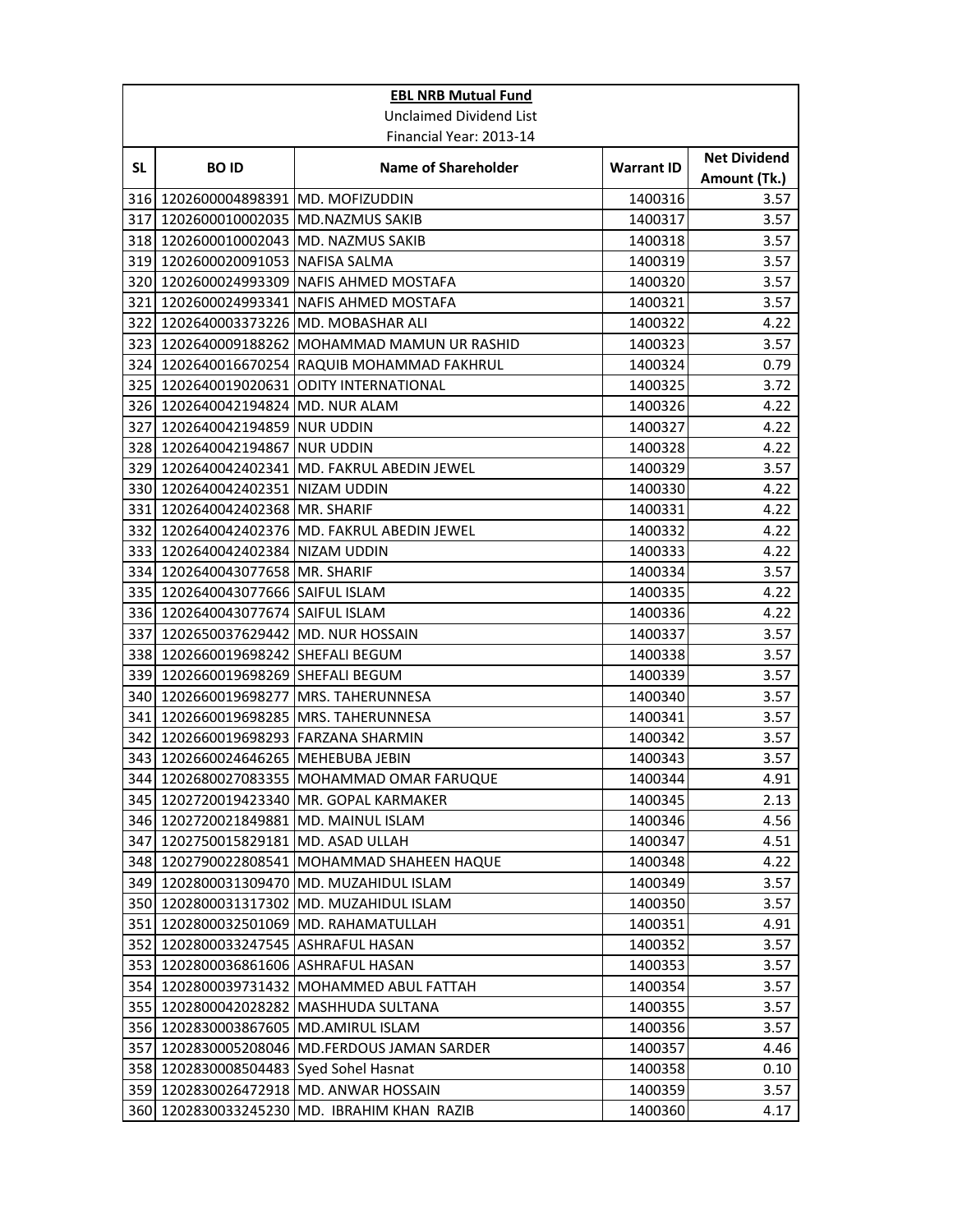|           |                                        | <b>EBL NRB Mutual Fund</b>                       |                   |                                     |
|-----------|----------------------------------------|--------------------------------------------------|-------------------|-------------------------------------|
|           |                                        | <b>Unclaimed Dividend List</b>                   |                   |                                     |
|           |                                        | Financial Year: 2013-14                          |                   |                                     |
| <b>SL</b> | <b>BOID</b>                            | <b>Name of Shareholder</b>                       | <b>Warrant ID</b> | <b>Net Dividend</b><br>Amount (Tk.) |
| 361       | 1202830038862001 GOLAM SARWAR          |                                                  | 1400361           | 3.57                                |
|           | 362 1202840000811558 Md.Mynuddin       |                                                  | 1400362           | 4.22                                |
|           | 363 1202840006046206 MD. MYNUDDIN      |                                                  | 1400363           | 4.22                                |
|           |                                        | 364 1202850001157400 Gazi Sharif Uddin Ahmed     | 1400364           | 4.12                                |
| 365       |                                        | 1202850004316434   MRS. GAZI FATEMA HABIB        | 1400365           | 0.30                                |
|           |                                        | 366 1202850004316442 GAZI SHOWKET HAYAT          | 1400366           | 0.84                                |
| 367       |                                        | 1202850009007068 SHAHENUR RAHMAN KHAN            | 1400367           | 2.43                                |
|           | 368 1202850042028900 HOSNE ARA BEGUM   |                                                  | 1400368           | 0.99                                |
|           |                                        | 369 1202930010165855 MASHIAT TABASSUM            | 1400369           | 3.57                                |
|           |                                        | 370 1202950006381329 Mohammad Mamun-ur-Rashid    | 1400370           | 3.57                                |
|           |                                        | 371 1203010018503851 DR. NIGAR FERDOUSI          | 1400371           | 0.30                                |
|           |                                        | 372 1203010018623595 MOHAMMAD ZAHIRUL ISLAM KHAN | 1400372           | 1.59                                |
|           |                                        | 373 1203010023526800 DR. MD. RAFIQUL ISLAM       | 1400373           | 3.57                                |
|           | 374 1203020019627940 MD. SAHID KHAN    |                                                  | 1400374           | 3.57                                |
|           | 375 1203020019667669 MD.SAHID KHAN     |                                                  | 1400375           | 3.57                                |
|           | 376 1203020027835547 MD.OMAR FARUK     |                                                  | 1400376           | 4.22                                |
| 377       | 1203020029663637 MD.FEROJ HOSSAIN      |                                                  | 1400377           | 3.57                                |
|           | 378 1203040041498111 JAHANGIR ALAM     |                                                  | 1400378           | 0.79                                |
|           | 379 1203040042942796 MD. SAHZAHAN      |                                                  | 1400379           | 4.22                                |
|           | 380 1203040042942801 MD. SAHZAHAN      |                                                  | 1400380           | 4.22                                |
|           | 381 1203050039905634 ROJIFA SULTANA    |                                                  | 1400381           | 3.57                                |
|           |                                        | 382 1203060008684931 MD.MOSLEM UDDIN SARKER      | 1400382           | 3.57                                |
| 383       | 1203060018296362 SIZZIL MAMTAZ         |                                                  | 1400383           | 3.47                                |
| 384       |                                        | 1203060019811499 SABINA YASMIN SIDDQUE           | 1400384           | 0.84                                |
|           | 385 1203060028024829 MD.NAZRUL ISLAM   |                                                  | 1400385           | 1.34                                |
| 386       |                                        | 1203060036693056 DR. A.S.M. MINHAZUDDIN          | 1400386           | 2.93                                |
| 387       |                                        | 1203060037802534 MD. ZAHANGIR ALAM               | 1400387           | 1.74                                |
|           |                                        | 388 1203060039234941 SHIRIN AKHTER BEGUME        | 1400388           | 2.93                                |
|           |                                        | 389 1203060044324056 ABDULLAH AL MAMUN           | 1400389           | 4.81                                |
|           |                                        | 390 1203080018475311 MRS. FARDOUS BEGUM          | 1400390           | 3.57                                |
| 391       |                                        | 1203080020571105   MRS. MST FARDOUS BEGUM        | 1400391           | 3.57                                |
| 392       | 1203080034371842 MIZANUR RAHMAN        |                                                  | 1400392           | 3.57                                |
|           | 393 1203100008043993 MD. MOTIUL ISLAM  |                                                  | 1400393           | 2.23                                |
| 394       |                                        | 1203100017445929   MD. ASHFAQUR RAHMAN           | 1400394           | 3.57                                |
|           | 395 1203100035582926 TANJIMA SHARMIN   |                                                  | 1400395           | 2.63                                |
|           | 396 1203100043190306 MD. SAJADUL ISLAM |                                                  | 1400396           | 3.57                                |
| 397       | 1203140000029429 Md. Rezaul Islam      |                                                  | 1400397           | 3.57                                |
|           |                                        | 398 1203140012223953 MISS . NUSRAT JAHAN         | 1400398           | 0.84                                |
|           | 399 1203140018361270 S M ASHRAF UDDIN  |                                                  | 1400399           | 3.57                                |
| 400       | 1203140022988260 MRS. ROSY AKTER       |                                                  | 1400400           | 4.22                                |
| 401       | 1203140026508926 MD.OMAR FARUK         |                                                  | 1400401           | 4.22                                |
|           |                                        | 402 1203140035210082 ROWNAK ARA BEGUM            | 1400402           | 4.22                                |
|           |                                        | 403 1203140040042409 MD. SAZADUL ISLAM           | 1400403           | 3.57                                |
| 404       |                                        | 1203140043013781 MD. SAZADUL ISLAM               | 1400404           | 3.57                                |
| 405       |                                        | 1203150016635167   MOHAMMAD FAHIM UDDIN          | 1400405           | 3.57                                |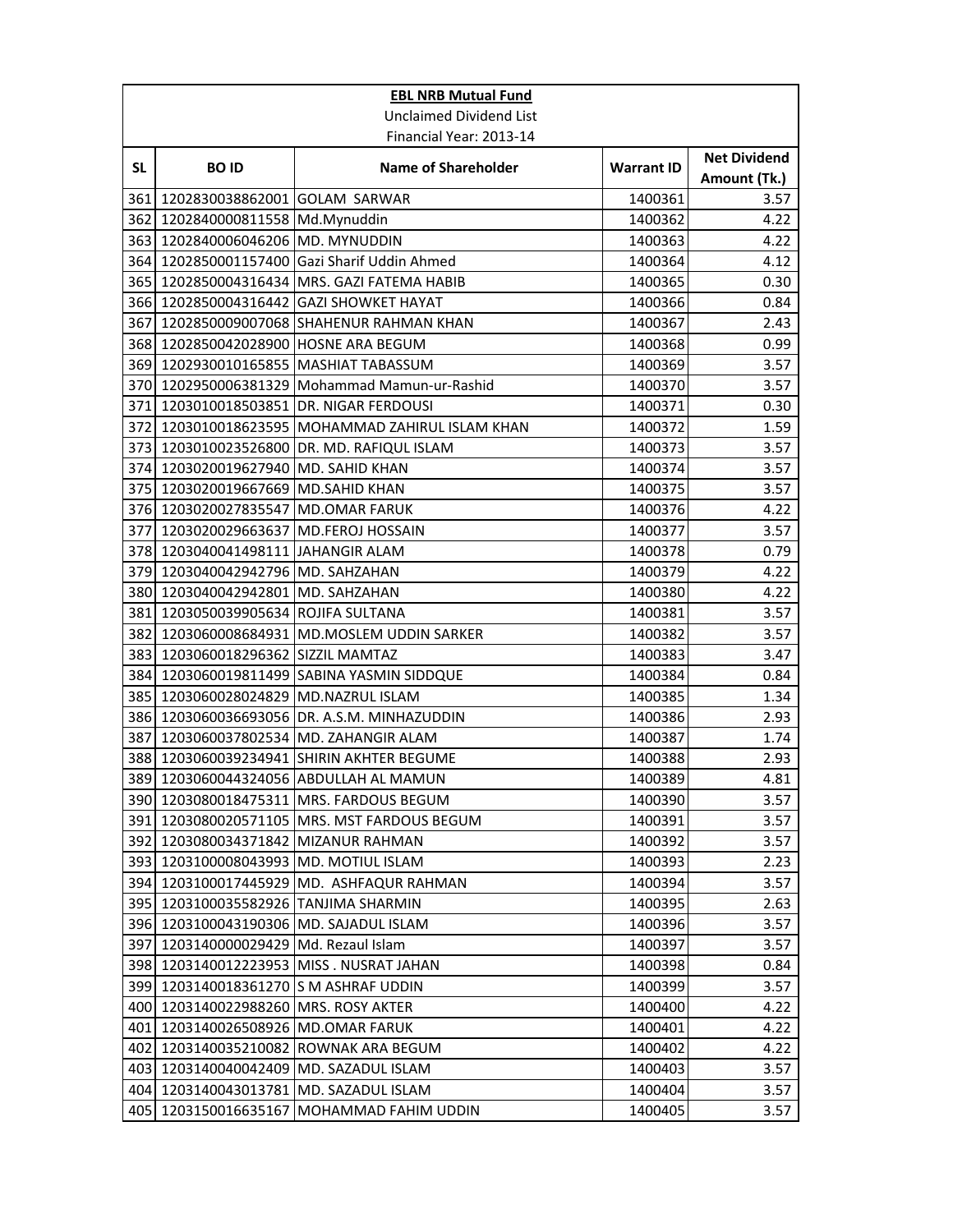|              |                                       | <b>EBL NRB Mutual Fund</b>                          |                   |                                     |
|--------------|---------------------------------------|-----------------------------------------------------|-------------------|-------------------------------------|
|              |                                       | <b>Unclaimed Dividend List</b>                      |                   |                                     |
|              |                                       | Financial Year: 2013-14                             |                   |                                     |
| SL.          | <b>BOID</b>                           | <b>Name of Shareholder</b>                          | <b>Warrant ID</b> | <b>Net Dividend</b><br>Amount (Tk.) |
| 406 <b>1</b> |                                       | 1203150016635282 MOHAMMAD FAHIM UDDIN               | 1400406           | 3.57                                |
|              | 407 1203150016785951 TANJIA AKTER     |                                                     | 1400407           | 3.57                                |
|              | 408 1203150016785978 TANJIA AKTER     |                                                     | 1400408           | 3.57                                |
|              | 409 1203150017667368 NAYMA AKTER      |                                                     | 1400409           | 3.57                                |
|              | 410 1203150017667384 NAYMA AKTER      |                                                     | 1400410           | 3.57                                |
| 411          | 1203150018502228 MR NAZRUL            |                                                     | 1400411           | 3.57                                |
| 412          | 1203150018502300 MD NAZRUL ISLAM      |                                                     | 1400412           | 3.57                                |
| 413          | 1203150018588116 NAZIA AKHTER         |                                                     | 1400413           | 3.57                                |
| 414          | 1203150018588124 NAZIA AKHTER         |                                                     | 1400414           | 3.57                                |
|              | 415 1203150019278749 JJULEKHA AKHTER  |                                                     | 1400415           | 3.57                                |
|              | 416 1203150019278757 JJULEKHA AKHTER  |                                                     | 1400416           | 3.57                                |
|              | 417 1203150019278765 MD NURULLAH      |                                                     | 1400417           | 3.57                                |
|              | 418 1203150019278773 MD NURULLAH      |                                                     | 1400418           | 3.57                                |
|              | 419 1203150032134340 TAJNIN AKTER     |                                                     | 1400419           | 3.57                                |
| 420          | 1203150037771596 MD KAMAL UDDIN       |                                                     | 1400420           | 3.57                                |
| 421          | 1203150037809916 JAKIA AKTER SHILPI   |                                                     | 1400421           | 3.57                                |
|              | 422 1203150040774183 FOUZIA AKHTER    |                                                     | 1400422           | 3.57                                |
| 423          | 1203150041653008 JAKIA AKHTER SHILPI  |                                                     | 1400423           | 3.57                                |
|              | 424 1203150041653032 MD. KAMAL UDDIN  |                                                     | 1400424           | 3.57                                |
|              | 425 1203150041653083 FOUZIA AKHTER    |                                                     | 1400425           | 3.57                                |
|              | 426 1203180007487950 PARVEEN AKHTER   |                                                     | 1400426           | 4.32                                |
| 427          |                                       | 1203180012960839 JMD. NAYAN MAHMUD                  | 1400427           | 3.57                                |
|              | 428 1203180042813024 MD KHOKON        |                                                     | 1400428           | 3.03                                |
| 429          | 1203210020405936 YASMIN BEGUM         |                                                     | 1400429           | 3.57                                |
|              | 430 1203210040790099 TAMAL BASAK      |                                                     | 1400430           | 3.57                                |
| 431          | 1203210040866922 CHAMPA BASAK         |                                                     | 1400431           | 3.57                                |
| 432          | 1203220007775152 Md.Golam Nabi        |                                                     | 1400432           | 3.57                                |
| 433          | 1203220007775160 Mrs. Sonia Sorowar   |                                                     | 1400433           | 3.57                                |
|              |                                       | 434 1203220007775179 Mrs. Nargis Akhter Nabi        | 1400434           | 3.57                                |
|              | 435 1203220007775187 Md.Golam Sorowar |                                                     | 1400435           | 3.57                                |
|              |                                       | 436 1203220017375223 Md.Badrul Millat Bhuiyan       | 1400436           | 3.03                                |
| 437          | 1203220020921146 Md.Helal Uddin       |                                                     | 1400437           | 3.57                                |
|              | 438 1203220031140696 SHEEMA AKHTER    |                                                     | 1400438           | 2.23                                |
|              | 439 1203220037276269 MONOARA BEGUM    |                                                     | 1400439           | 4.22                                |
|              |                                       | 440 1203220039426081 MD. MAHFUJOR RAHMAN            | 1400440           | 3.03                                |
| 441          | 1203220040025606 MD. RAYHAN ALI       |                                                     | 1400441           | 1.14                                |
| 442          | 1203220040202441                      | RAZONA SHARMIN CHOWDHURY                            | 1400442           | 3.57                                |
| 443          |                                       | 1203220041431660 AKHTER-E-AZAM CHOWDHURY            | 1400443           | 3.57                                |
| 444          |                                       | 1203220043725805 KHADIZATUL KOBRA                   | 1400444           | 4.46                                |
| 445          | 1203220044641561 MD.ARIF IQBAL        |                                                     | 1400445           | 3.22                                |
|              |                                       | 446 1203220044852113 MD.SAYEED HOSSAIN              | 1400446           | 2.48                                |
| 447          |                                       | 1203250018128268 AL-HAJ MD. ABDUL AWAL BHUYAN       | 1400447           | 3.52                                |
|              |                                       | 448 1203260014886046 MOHAMMAD RAJIBULLAH IBNE BASHI | 1400448           | 2.33                                |
|              |                                       | 449 1203260018031286 MOHAMMAD OBAIDULLAH IBNE BASHI | 1400449           | 4.46                                |
|              | 450 1203260019312297                  | <b>SOFIA PARVIN</b>                                 | 1400450           | 0.35                                |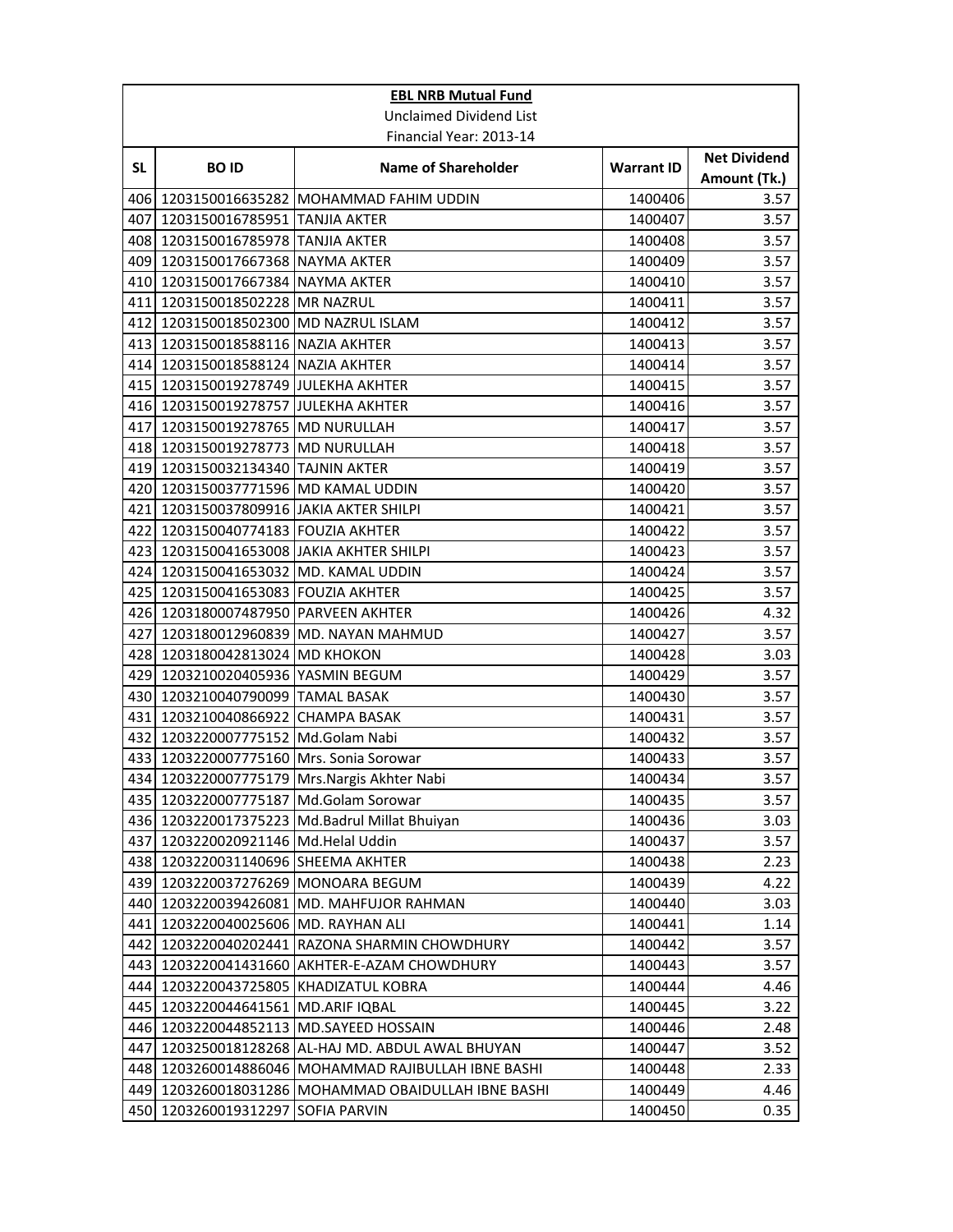|           | <b>EBL NRB Mutual Fund</b>           |                                                |                   |                                     |  |
|-----------|--------------------------------------|------------------------------------------------|-------------------|-------------------------------------|--|
|           |                                      | <b>Unclaimed Dividend List</b>                 |                   |                                     |  |
|           |                                      | Financial Year: 2013-14                        |                   |                                     |  |
| <b>SL</b> | <b>BOID</b>                          | <b>Name of Shareholder</b>                     | <b>Warrant ID</b> | <b>Net Dividend</b><br>Amount (Tk.) |  |
| 451       | 1203260023029260 SYED ASHRAF ALI     |                                                | 1400451           | 3.57                                |  |
|           | 452 1203260023029295 SULTANA ALI     |                                                | 1400452           | 3.57                                |  |
|           | 453 1203260023029386 SYED ASHRAF ALI |                                                | 1400453           | 3.57                                |  |
|           | 454 1203260023029426 REHANA ZAMAN    |                                                | 1400454           | 3.57                                |  |
|           | 455 1203260023029469 AFIA NAYEEM     |                                                | 1400455           | 3.57                                |  |
|           | 456 1203260023029517 AFIA NAYEEM     |                                                | 1400456           | 3.57                                |  |
| 457       | 1203260038283984 FAROOQ REZA         |                                                | 1400457           | 4.22                                |  |
|           | 458 1203260038284285 ROZINA BEGUM    |                                                | 1400458           | 4.22                                |  |
|           |                                      | 459 1203260039431549 MD ANISUZZAMAN SWAPAN     | 1400459           | 1.14                                |  |
|           |                                      | 460 1203260041540667 MD ISTIAUK SARWAT RAHMAN  | 1400460           | 4.22                                |  |
| 461       |                                      | 1203260041540723 MD ISTIAUK SARWAT RAHMAN      | 1400461           | 4.22                                |  |
|           | 462 1203260041550458 BIKASH BARAI    |                                                | 1400462           | 4.22                                |  |
|           | 463 1203260041550573 BIKASH BARAI    |                                                | 1400463           | 4.22                                |  |
| 464       | 1203260043045341                     | <b>FAROOQ REZA</b>                             | 1400464           | 4.22                                |  |
| 465       | 1203300019908130 MD. ABDUL KADER     |                                                | 1400465           | 3.67                                |  |
|           |                                      | 466 1203300029266719 MD.SAZZADUR RAHMAN        | 1400466           | 3.57                                |  |
| 467       |                                      | 1203300029266786   MST.MUKTARA KHATUN          | 1400467           | 3.57                                |  |
|           | 468 1203300033315599                 | MD.AMINUL ISLAM.                               | 1400468           | 3.22                                |  |
|           | 469 1203300034834604                 | <b>MD.ASHADUL ISLAM</b>                        | 1400469           | 3.57                                |  |
|           | 470 1203300034834612                 | MST.JINAT SHAHRIN TOHURA                       | 1400470           | 3.57                                |  |
|           | 471 1203300034836887                 | <b>MST.JINAT SHAHRIN TOHURA</b>                | 1400471           | 3.57                                |  |
|           | 472 1203300034836900                 | MD.ASHADUL ISLAM                               | 1400472           | 3.57                                |  |
| 473       | 1203300050498317                     | S.M.SHAMEEM AKTER                              | 1400473           | 3.03                                |  |
| 474       | 1203320007205790 MD.GONI AMIN        |                                                | 1400474           | 1.14                                |  |
|           | 475 1203320016326246 TASNUBHA AKTER  |                                                | 1400475           | 4.22                                |  |
|           | 476 1203320016326254 TASNUBHA AKTER  |                                                | 1400476           | 4.22                                |  |
| 477       | 1203320016326262 ATAUR RAHMAN        |                                                | 1400477           | 4.22                                |  |
|           |                                      | 478 1203350019239174 MD MOSHARRAF HOSSAIN      | 1400478           | 3.52                                |  |
|           |                                      | 479 1203370039962982 HASINA AKTER DOLLY        | 1400479           | 3.57                                |  |
|           |                                      | 480 1203390006798092 MOHAMMAD ABU MUSA         | 1400480           | 3.57                                |  |
| 481       | 1203390012410925 SYEDA ASMA ARA      |                                                | 1400481           | 0.35                                |  |
| 482       |                                      | 1203410015018890 CAPT. GOLAM MOHIUDDIN QUADREY | 1400482           | 2.48                                |  |
| 483       |                                      | 1203410043338282 K. M. MOSTAFA KAMAL MONJU     | 1400483           | 3.52                                |  |
| 484       | 1203440032553444 SHAMIMA NASRIN      |                                                | 1400484           | 2.73                                |  |
| 485       |                                      | 1203440043314769 MR. SUDHIR KUMAR ROY          | 1400485           | 2.53                                |  |
| 486       | 1203490011331423                     | MD ALAUDDIN TAPADER                            | 1400486           | 3.57                                |  |
| 487       | 1203490011331862                     | MD ALAUDDIN TAPADER                            | 1400487           | 3.57                                |  |
|           | 488 1203510000275293 SARASWATI BANIK |                                                | 1400488           | 0.74                                |  |
| 489       |                                      | 1203510027821741 NOWSHER AHMED CHOWDHURY       | 1400489           | 3.57                                |  |
| 490       | 1203510036998563                     | MD. SHOWKAT ALI                                | 1400490           | 4.46                                |  |
| 491       | 1203530042071252                     | MOHAMMAD AHATASANULHOQUE FAKIR                 | 1400491           | 2.23                                |  |
| 492       | 1203550043221967                     | RUBI RANI DATTA                                | 1400492           | 3.57                                |  |
| 493       |                                      | 1203580025268391   M A H CHOWDHURY             | 1400493           | 2.48                                |  |
| 494       | 1203600020661963                     | <b>HASINA AHMED</b>                            | 1400494           | 3.57                                |  |
| 495       | 1203600035530690                     | <b>MEHJABEEN MAHTAB</b>                        | 1400495           | 3.57                                |  |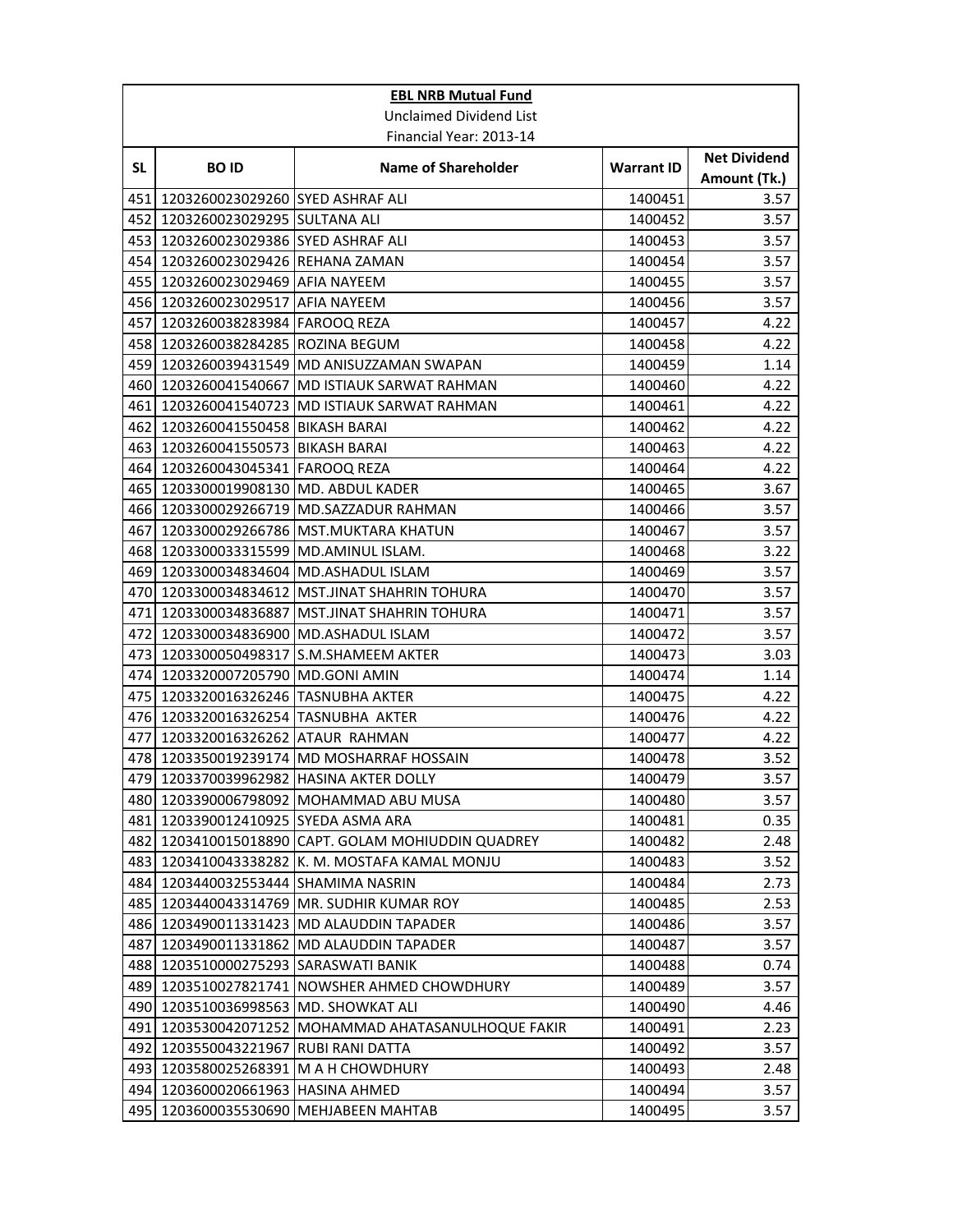|              | <b>EBL NRB Mutual Fund</b>             |                                                    |                   |                                     |  |
|--------------|----------------------------------------|----------------------------------------------------|-------------------|-------------------------------------|--|
|              |                                        | <b>Unclaimed Dividend List</b>                     |                   |                                     |  |
|              |                                        | Financial Year: 2013-14                            |                   |                                     |  |
| SL.          | <b>BOID</b>                            | <b>Name of Shareholder</b>                         | <b>Warrant ID</b> | <b>Net Dividend</b><br>Amount (Tk.) |  |
| 496 I        |                                        | 1203610017222031 S.M. SHAFIQUL ISLAM               | 1400496           | 3.03                                |  |
|              |                                        | 497 1203610021435782 LT COL MOHAMMAD KABIR HOSSAIN | 1400497           | 1.79                                |  |
|              | 498 1203610043377667 MAHMUD SIDDQUE    |                                                    | 1400498           | 4.32                                |  |
|              | 499 1203620035228177                   | <b>MAHMUDUL KARIM</b>                              | 1400499           | 3.03                                |  |
|              | 500 1203620036437144                   | <b>JOBAIR</b>                                      | 1400500           | 3.57                                |  |
| 501          |                                        | 1203630021248371 MOHAMMAD JAMAL HOSSAIN SHAHJI     | 1400501           | 4.32                                |  |
| 502          | 1203630021248381 ALI ASHRAF            |                                                    | 1400502           | 4.32                                |  |
| 503          | 1203630021248398 ALI ASHRAF            |                                                    | 1400503           | 4.32                                |  |
| 504 <b>1</b> | 1203630031713368 NAZMA AKTER           |                                                    | 1400504           | 3.57                                |  |
|              | 505 1203630031713376 NAZMA AKTER       |                                                    | 1400505           | 3.57                                |  |
|              | 506 1203630037467303 MITALI SARKER     |                                                    | 1400506           | 3.57                                |  |
|              | 507 1203640015981876 Mir Motiur Rahman |                                                    | 1400507           | 3.57                                |  |
|              |                                        | 508 1203640023041541 MIR MOTIUR RAHMAN             | 1400508           | 3.57                                |  |
|              | 509 1203650008897911                   | CAPT.M.RAFIQUL ISLAM                               | 1400509           | 3.57                                |  |
|              |                                        | 510 1203650008946478 CAPT.M.RAFIQUL ISLAM          | 1400510           | 3.57                                |  |
| 511          | 1203650008946494 MRS NURI ISLAM        |                                                    | 1400511           | 3.57                                |  |
|              | 512 1203650010174692 FARHANA YASMEEN   |                                                    | 1400512           | 3.57                                |  |
|              | 513 1203680018880070                   | IND. & INF. DEV. FIN. CO. LTD.                     | 1400513           | 2.48                                |  |
|              | 514 1203680037576690 REZAUL KARIM      |                                                    | 1400514           | 4.91                                |  |
|              |                                        | 515 1203710005016542 MD. MOSTAQUE AHMED            | 1400515           | 3.57                                |  |
|              |                                        | 516 1203710010071761 MRS. HAFIZA BEGUM             | 1400516           | 3.57                                |  |
| 517          |                                        | 1203710010531718 MS. AMENA BEGUM                   | 1400517           | 3.57                                |  |
|              | 518 1203710010531793                   | MR. TAREQUE AHMED SOHEL                            | 1400518           | 3.57                                |  |
| 519          | 1203710011920565 MD. NEZAM UDDIN       |                                                    | 1400519           | 3.57                                |  |
|              |                                        | 520 1203710012838152 MD. MOSTAQUE AHMED            | 1400520           | 3.57                                |  |
| 521          |                                        | 1203720042729563 MD. BOZLUR RAHMAN                 | 1400521           | 3.57                                |  |
| 522          | 1203780039614885 Md. Hasan Reza        |                                                    | 1400522           | 3.57                                |  |
|              | 523 1203780039620397 Noushin Akter     |                                                    | 1400523           | 3.57                                |  |
|              | 524 1203780039620402 Md. Hasan Reza    |                                                    | 1400524           | 3.57                                |  |
|              | 525 1203780039620429 Noushin Akter     |                                                    | 1400525           | 3.57                                |  |
|              | 526 1203780044671581 Golam Moinuddin   |                                                    | 1400526           | 2.23                                |  |
| 527          | 1203810024979451                       | ASM SEFAUL ISLAM                                   | 1400527           | 3.57                                |  |
| 528 <b>1</b> |                                        | 1203830041020953 A.T.M. BAZLUR RASHID              | 1400528           | 3.57                                |  |
| 529          |                                        | 1203830041021048 A.T.M. BAZLUR RASHID              | 1400529           | 3.57                                |  |
|              |                                        | 530 1203830041021099 NUSRAT JAHAN PUTUL            | 1400530           | 3.57                                |  |
| 531          | 1203830041021155                       | <b>TAHSIN RAHMAN</b>                               | 1400531           | 3.57                                |  |
| 532          | 1203830041021246                       | TANJINA ISLAM                                      | 1400532           | 3.57                                |  |
| 533          | 1203830041021396 NOOR E SHAHEEN        |                                                    | 1400533           | 3.57                                |  |
| 534          | 1203830041021444                       | MD. ZAKIR HOSSAIN                                  | 1400534           | 3.57                                |  |
| 535          | 1203830041024499 NOOR E JESMIN         |                                                    | 1400535           | 3.57                                |  |
| 536          |                                        | 1203850020132299 SAMARESH BHATTACHARJEE            | 1400536           | 3.57                                |  |
| 537          |                                        | 1203850034879309 MOHAMMAD JAHANGIR ALAM            | 1400537           | 4.22                                |  |
|              | 538 1203850037510194                   | DR.RAWSHAN ARA PERVIN                              | 1400538           | 4.32                                |  |
| 539          |                                        | 1203850040192326 A.K.M.MD.MAHMUDUR RASHID SUMON    | 1400539           | 0.64                                |  |
| 540          | 1203850040855261                       | <b>ABDUL ALIM</b>                                  | 1400540           | 1.93                                |  |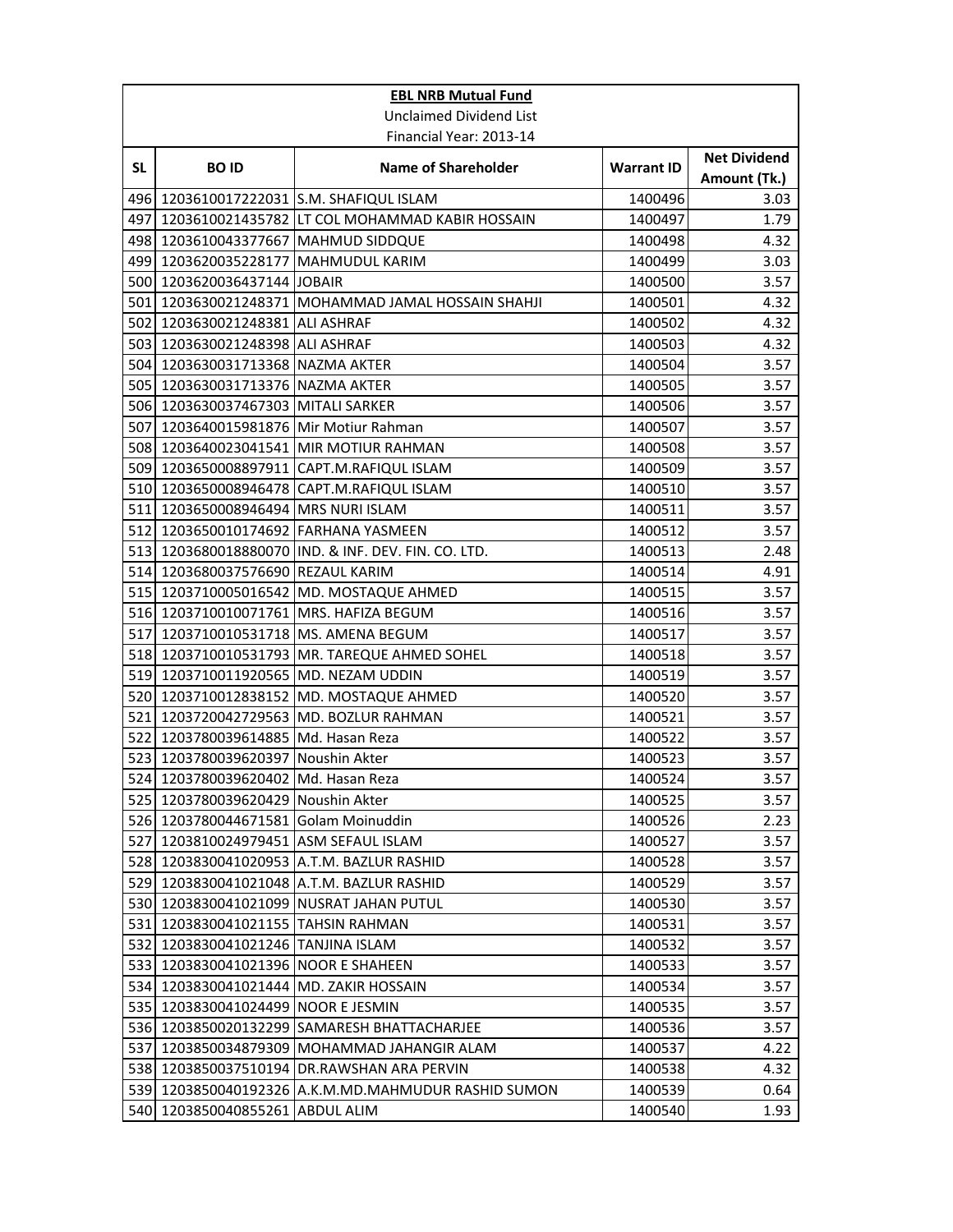|     | <b>EBL NRB Mutual Fund</b>             |                                              |                   |                                     |  |
|-----|----------------------------------------|----------------------------------------------|-------------------|-------------------------------------|--|
|     | <b>Unclaimed Dividend List</b>         |                                              |                   |                                     |  |
|     |                                        | Financial Year: 2013-14                      |                   |                                     |  |
| SL. | <b>BOID</b>                            | <b>Name of Shareholder</b>                   | <b>Warrant ID</b> | <b>Net Dividend</b><br>Amount (Tk.) |  |
| 541 |                                        | 1203880020183040 NAZNIN AKTHER BANU          | 1400541           | 4.17                                |  |
|     | 542 1203880020358311 DALIA HASIN       |                                              | 1400542           | 3.42                                |  |
|     | 543 1203880020405168 KAZI NAJNIN NAHAR |                                              | 1400543           | 3.92                                |  |
|     |                                        | 544 1203880030043496 MD. MORSHEDUL KABIR     | 1400544           | 2.23                                |  |
| 545 |                                        | 1203880033818756   LITON CHANDRA SAHA        | 1400545           | 4.22                                |  |
|     |                                        | 546 1203900018924657 JJESMIN ARA TALUKDER    | 1400546           | 4.22                                |  |
| 547 |                                        | 1203900018924673 JJESMIN ARA TALUKDER        | 1400547           | 4.22                                |  |
|     | 548 1203940028836013 A AHMED           |                                              | 1400548           | 0.99                                |  |
|     |                                        | 549 1203950032974124 MD. ABDUL HAI AZAD      | 1400549           | 3.57                                |  |
|     |                                        | 550 1203970033884890 MD. HUMAUN KABIR        | 1400550           | 3.57                                |  |
|     |                                        | 551 1203970033987622 MD. HUMAUN KABIR        | 1400551           | 3.57                                |  |
|     | 552 1203970033987630 MD. ISMAIL        |                                              | 1400552           | 3.57                                |  |
|     | 553 1203970033987649 MD. ISMAIL        |                                              | 1400553           | 3.57                                |  |
|     | 554 1203970040615370 MD. AMINUL ISLAM  |                                              | 1400554           | 3.57                                |  |
|     | 555 1203970040615397 HOSNA KHATUN      |                                              | 1400555           | 3.57                                |  |
|     | 556 1203970043227576 HOSNA KHATUN      |                                              | 1400556           | 3.57                                |  |
| 557 | 1204000032935981   MASUDA RUMMAN       |                                              | 1400557           | 3.57                                |  |
|     | 558 1204000032937343 SELINA AKHTER     |                                              | 1400558           | 3.57                                |  |
|     | 559 1204030000313377 SHAHNAJ AKTER     |                                              | 1400559           | 3.57                                |  |
|     | 560 1204030019548903 SHAHNAJ AKTER     |                                              | 1400560           | 3.57                                |  |
|     | 561 1204030041296113 R ISLAM           |                                              | 1400561           | 2.23                                |  |
| 562 | 1204050042726371 MD. YEASIN ARAFAT     |                                              | 1400562           | 3.57                                |  |
| 563 | 1204090004191881                       | <b>TAUHIDUL ASHRAF</b>                       | 1400563           | 1.29                                |  |
| 564 | 1204090025811227 BELAL AHMED RAJU      |                                              | 1400564           | 1.14                                |  |
|     | 565 1204090033265002 TAHMINA LATIF     |                                              | 1400565           | 3.27                                |  |
|     |                                        | 566 1204090043132585 AMAN CEMENT MILLS LTD.  | 1400566           | 3.27                                |  |
| 567 | 1204090044443274 MUKSUDA AKTHER        |                                              | 1400567           | 1.49                                |  |
|     | 568 1204090045220725 SUDHIR KUMAR ROY  |                                              | 1400568           | 2.13                                |  |
|     |                                        | 569 1204100028247776 MRS. IMRANA JANNAT EVA  | 1400569           | 3.57                                |  |
|     |                                        | 570 1204100028247792 MD. KAWSAR AHMED        | 1400570           | 3.57                                |  |
| 571 |                                        | 1204130042260365   MD. MOKSEDUR RAHMAN       | 1400571           | 3.57                                |  |
| 572 |                                        | 1204140040836393 MR. MOHAMMAD ZUBAYER        | 1400572           | 3.57                                |  |
| 573 | 1204180019718545 M N ISLAM             |                                              | 1400573           | 4.91                                |  |
| 574 |                                        | 1204180022665427 MD. SHARIF UDDIN SARKER     | 1400574           | 3.57                                |  |
| 575 |                                        | 1204180030410578   FARID UDDIN SARKER        | 1400575           | 3.57                                |  |
|     |                                        | 576 1204180030410594 MD. SHAHJAHAN SARKER    | 1400576           | 3.57                                |  |
| 577 | 1204180040627658   IM SHAFIQUE         |                                              | 1400577           | 3.57                                |  |
|     |                                        | 578 1204180041299663 MOHAMMED MONJUR HOSSAIN | 1400578           | 3.57                                |  |
|     |                                        | 579 1204180041825476 MOHAMMED MONJUR HOSSAIN | 1400579           | 3.57                                |  |
| 580 | 1204220018114626   MD. MONIR UDDIN     |                                              | 1400580           | 0.35                                |  |
| 581 |                                        | 1204220038373386   MOHAMMAD ABDUL WADUD      | 1400581           | 4.27                                |  |
| 582 |                                        | 1204240021757562 MD. ASHRAF HOSSAIN          | 1400582           | 1.54                                |  |
| 583 |                                        | 1204280038336273   IMON CHANDRA DAS          | 1400583           | 3.57                                |  |
| 584 | 1204290030643950 ABDUL QUDDUS          |                                              | 1400584           | 3.57                                |  |
| 585 | 1204290033745298 CHABI DAS GUPTA       |                                              | 1400585           | 3.57                                |  |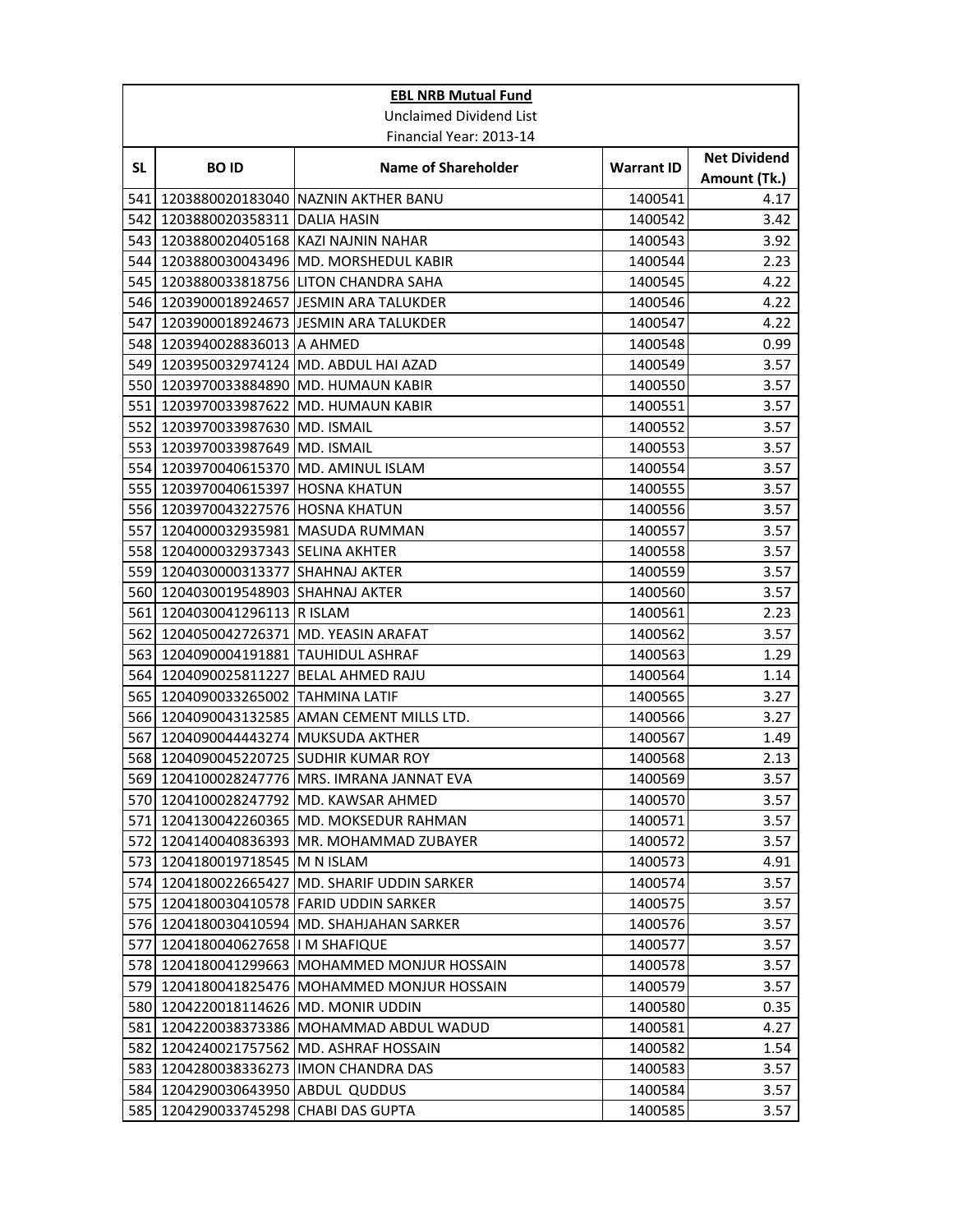|           | <b>EBL NRB Mutual Fund</b>             |                                                     |                   |                                     |  |
|-----------|----------------------------------------|-----------------------------------------------------|-------------------|-------------------------------------|--|
|           | <b>Unclaimed Dividend List</b>         |                                                     |                   |                                     |  |
|           | Financial Year: 2013-14                |                                                     |                   |                                     |  |
| <b>SL</b> | <b>BOID</b>                            | <b>Name of Shareholder</b>                          | <b>Warrant ID</b> | <b>Net Dividend</b><br>Amount (Tk.) |  |
| 586       | 1204290041588132 FARJANA SHARMIN       |                                                     | 1400586           | 3.57                                |  |
|           | 587 1204310043235483 MD ALAMGIR MIAH   |                                                     | 1400587           | 3.57                                |  |
|           |                                        | 588 1204310043236587 MRS REHANA PARVIN              | 1400588           | 3.57                                |  |
|           | 589 1204330012373431 TASLIMA SULTANA   |                                                     | 1400589           | 1.74                                |  |
|           |                                        | 590 1204340003844508 Md. Mahfuzur Rahman            | 1400590           | 0.20                                |  |
| 591       | 1204430043584387 RAFIKA FARID          |                                                     | 1400591           | 1.59                                |  |
|           |                                        | 592 1204480028773041 IIDFC CAPITAL LIMITED          | 1400592           | 0.74                                |  |
|           |                                        | 593 1204490026112766 SAIFUDDIN MAHMUD               | 1400593           | 4.61                                |  |
|           |                                        | 594 1204490035932528 S.M. SAIFUL GHANI TAPAN        | 1400594           | 4.22                                |  |
|           |                                        | 595 1204490036968312 CHOWDHURY MOHAMMED HANIF       | 1400595           | 3.87                                |  |
|           | 596 1204490038513588 MD. RUHUL AMIN    |                                                     | 1400596           | 4.61                                |  |
| 597       | 1204590019497521 JASHIM UDDIN          |                                                     | 1400597           | 4.12                                |  |
|           | 598 1204590019881315 Jashim Uddin      |                                                     | 1400598           | 0.55                                |  |
|           |                                        | 599 1204590020688076 THE PREMIER BANK LTD.          | 1400599           | 3.32                                |  |
|           |                                        | 600 1204590025071031 The Premier Bank Ltd.          | 1400600           | 0.20                                |  |
|           |                                        | 601 1204730032200692 UNIQUE HOTEL & RESORTS LTD     | 1400601           | 0.50                                |  |
|           |                                        | 602 1204730033588384 BORAK REAL ESTATE (PVT) LTD    | 1400602           | 0.79                                |  |
|           | 603 1204730034262763 Shamim Noor       |                                                     | 1400603           | 4.32                                |  |
|           |                                        | 604 1204730037032205 Unique Ceramic Industries (Pvt | 1400604           | 2.48                                |  |
|           | 605 1204730043541269 Sudhir Kumar Saha |                                                     | 1400605           | 2.53                                |  |
|           |                                        | 606 1204760039048120 DIPAK JUTI CHOUDHURY           | 1400606           | 3.57                                |  |
| 607       | 1204900043245860 HASINA BEGUM          |                                                     | 1400607           | 3.57                                |  |
| 608       | 1205150030891111                       | MOHAMMAD TARIKUL HASSAN KHAN                        | 1400608           | 1.74                                |  |
|           | 609 1205590015459615 UCBL              |                                                     | 1400609           | 4.56                                |  |
|           | 610 1205600048622103 MD. SHOHEL RANA   |                                                     | 1400610           | 3.22                                |  |
| 611       |                                        | 1205660000122040 THE TRUST BANK LIMITED             | 1400611           | 1.79                                |  |
| 612       |                                        | 1205670003991124 Mr.Md.Shariful Alam                | 1400612           | 2.48                                |  |
|           |                                        | 613 1205670015924471 CHANDAN PRASHAD SAHA           | 1400613           | 4.17                                |  |
|           | 614 1205670016131219 GOLAM AHMED       |                                                     | 1400614           | 3.47                                |  |
|           |                                        | 615 1205670021715491 MRS.FARIDA AKHTER              | 1400615           | 1.34                                |  |
|           | 616 1205670022087370 MD. MOINUL ISLAM  |                                                     | 1400616           | 2.48                                |  |
| 617       | 1205670024457872                       | <b>ABDUL MATIN</b>                                  | 1400617           | 4.91                                |  |
|           | 618 1205670026011824 MD.NURUL ISLAM    |                                                     | 1400618           | 4.02                                |  |
|           | 619 1205670030904783 SHAMMI NASREEN    |                                                     | 1400619           | 2.23                                |  |
|           |                                        | 620 1205700020320835 MOHAMMAD MAHBUB RABBANI        | 1400620           | 4.61                                |  |
| 621       | 1301030001068002                       | Kasturi Chowdhury                                   | 1400621           | 0.15                                |  |
|           | 622 1301030003921016                   | <b>Titu Bhowmick</b>                                | 1400622           | 3.57                                |  |
|           | 623 1301650000175597 Bank Asia Limited |                                                     | 1400623           | 0.15                                |  |
|           | 624 1601620018044089 S M A MATIN       |                                                     | 1400624           | 2.23                                |  |
| 625       | 1601620018271761 A. A. ARIF            |                                                     | 1400625           | 3.57                                |  |
|           | 626 1601620018334743                   | M A S KAMAL                                         | 1400626           | 3.52                                |  |
| 627       | 1601620018656804 M Z ISLAM             |                                                     | 1400627           | 3.57                                |  |
|           | 628 1601620019267019 M H MAMUN         |                                                     | 1400628           | 3.57                                |  |
| 629       | 1601620019353943 B K DHAR              |                                                     | 1400629           | 3.57                                |  |
| 630       | 1601620020797578 F H IQBAL             |                                                     | 1400630           | 4.22                                |  |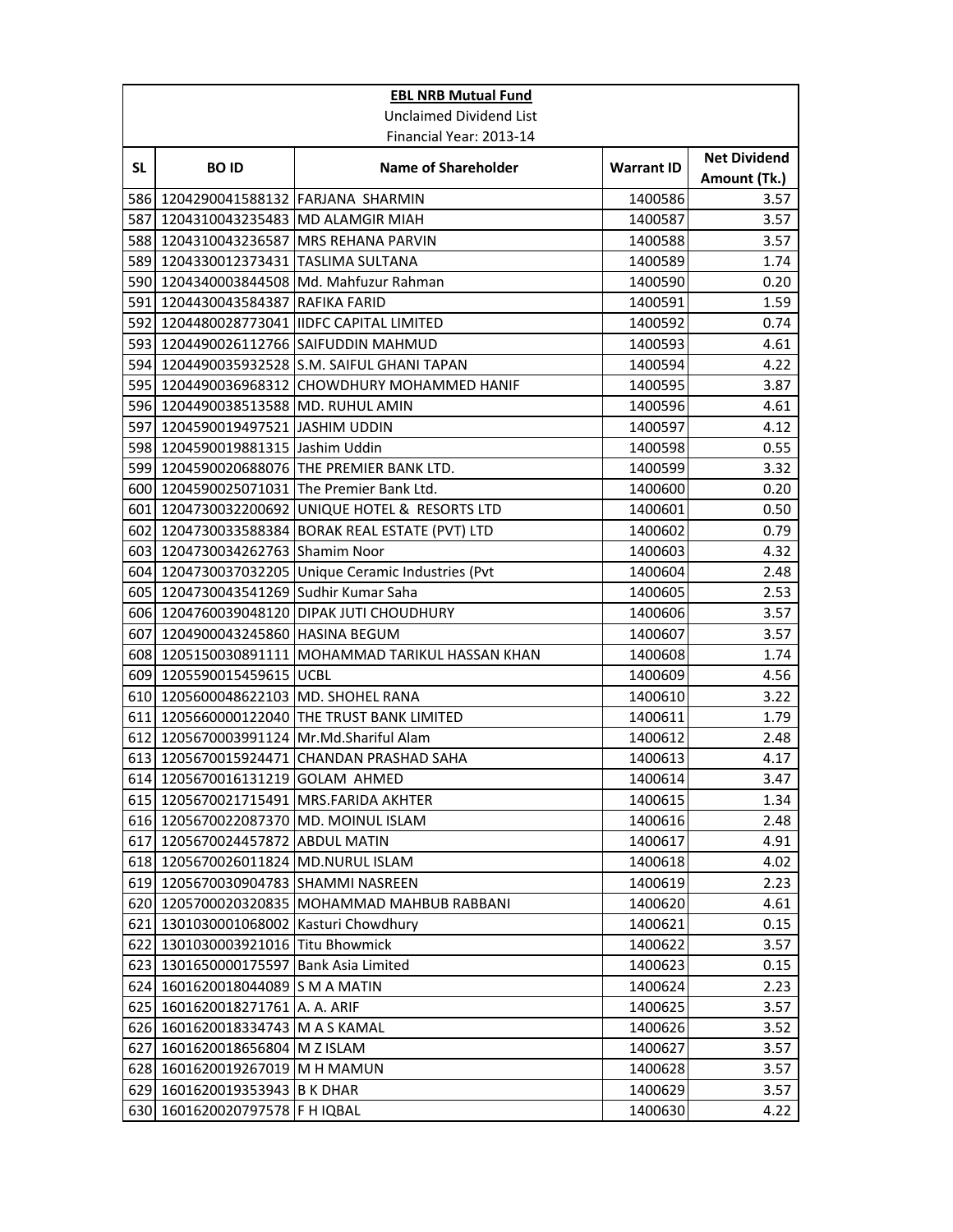|           | <b>EBL NRB Mutual Fund</b>             |                                           |                    |                                     |  |
|-----------|----------------------------------------|-------------------------------------------|--------------------|-------------------------------------|--|
|           | <b>Unclaimed Dividend List</b>         |                                           |                    |                                     |  |
|           |                                        | Financial Year: 2013-14                   |                    |                                     |  |
| <b>SL</b> | <b>BOID</b>                            | <b>Name of Shareholder</b>                | <b>Warrant ID</b>  | <b>Net Dividend</b><br>Amount (Tk.) |  |
| 631       | 1601620021346507 M M ISLAM             |                                           | 1400631            | 3.57                                |  |
|           | 632 1601620021413936 A GHOSH           |                                           | 1400632            | 3.57                                |  |
|           | 633 1601620022002021 M HASAN           |                                           | 1400633            | 3.57                                |  |
|           | 634 1601620022274377 S M N ALAM        |                                           | 1400634            | 1.34                                |  |
|           | 635 1601620022277131 R KARIM           |                                           | 1400635            | 3.57                                |  |
|           | 636 1601620023121150 N PERVIN          |                                           | 1400636            | 4.91                                |  |
| 637       | 1601620023739841 M NURUSSAFA           |                                           | 1400637            | 3.57                                |  |
|           | 638 1601620025525611 D MOHAMMED        |                                           | 1400638            | 3.57                                |  |
|           | 639 1601620025813812 K MALEK           |                                           | 1400639            | 4.91                                |  |
|           | 640 1601620025814453 M M T HAIDER      |                                           | 1400640            | 2.23                                |  |
| 641       | 1601620026542754 A P BISWAS            |                                           | 1400641            | 4.22                                |  |
|           | 642 1601620027139309 A K M AZAD        |                                           | 1400642            | 3.57                                |  |
|           |                                        | 643 1601620027895920 KHANDKER MASUD AHMED | 1400643            | 3.57                                |  |
| 644 I     | 1601620029399172 B M R HAQ             |                                           | 1400644            | 4.22                                |  |
| 645       | 1601620030459543 Z ISLAM               |                                           | 1400645            | 3.57                                |  |
|           | 646 1601620030557861 M Z ISLAM         |                                           | 1400646            | 4.91                                |  |
| 647       | 1601620030928106 K I M M U RAHMAN      |                                           | 1400647            | 3.57                                |  |
|           | 648 1601620031210861 M M HOSSAIN       |                                           | 1400648            | 4.22                                |  |
|           | 649 1601620031330688 M J ALAM          |                                           | 1400649            | 3.57                                |  |
|           | 650 1601620033410000 S ISLAM           |                                           | 1400650            | 4.22                                |  |
|           | 651 1601620034845285 N HUDA            |                                           | 1400651            | 2.23                                |  |
|           | 652 1601620034904459 D D GUPTA         |                                           | 1400652            | 1.34                                |  |
| 653       | 1601620039232214 N HASAN               |                                           | 1400653            | 3.57                                |  |
| 654       | 1601620039908951 S L RAHAMAN           |                                           | 1400654            | 3.57                                |  |
|           | 655 1601620039919251 F AHMED           |                                           | 1400655            | 4.02                                |  |
|           | 656 1601620040053949 S C ROY           |                                           | 1400656            | 3.22                                |  |
| 657       | 1601620040343934 S A H KAZI            |                                           | 1400657            | 2.23                                |  |
|           | 658 1601620040582531 M A ISLAM         |                                           | 1400658            | 1.34                                |  |
|           | 659 1601620040836385 A S M M R KHALILI |                                           | 1400659            | 3.57                                |  |
|           | 660 1601620040839552 M A HOSSAIN       |                                           | 1400660            | 2.23                                |  |
| 661       | 1601620041840759 M S HOSSAIN           |                                           | 1400661            | 3.57                                |  |
| 662       | 1601620041852937 K M HAMID             |                                           | 1400662            | 4.02                                |  |
|           | 663 1601620042216125 M ISLAM           |                                           | 1400663            | 4.46                                |  |
|           | 664 1601620042473066 M A A KHAN        |                                           | 1400664            | 4.22                                |  |
|           | 665 1601620042531583 M R HOSSAIN       |                                           | 1400665            | 3.57                                |  |
|           | 666 1601620042583886 M M A MIAZI       |                                           | 1400666            | 2.08                                |  |
| 667       | 1601620042585438 M A Q MAZUMDER        |                                           | 1400667            | 1.29                                |  |
|           | 668 1601620042626997 S AKTHER          |                                           | 1400668            | 3.57                                |  |
|           | 669 1601620042627389 M A HOSSAIN       |                                           | 1400669            | 3.57                                |  |
| 670       | 1601620042717607   F DEEBA             |                                           | 1400670            | 3.47                                |  |
| 671       | 1601620042844288 W A PANNI             |                                           | 1400671            | 4.22                                |  |
| 672       | 1601620042872842 R BARUA               |                                           | 1400672            | 3.57                                |  |
| 674       | 673 1601620042886508 M A A KHAN        |                                           | 1400673<br>1400674 | 3.57                                |  |
|           | 1601620042902232 M M RAHMAN            |                                           |                    | 3.57                                |  |
| 675       | 1601620042903328 M R KARIM             |                                           | 1400675            | 2.63                                |  |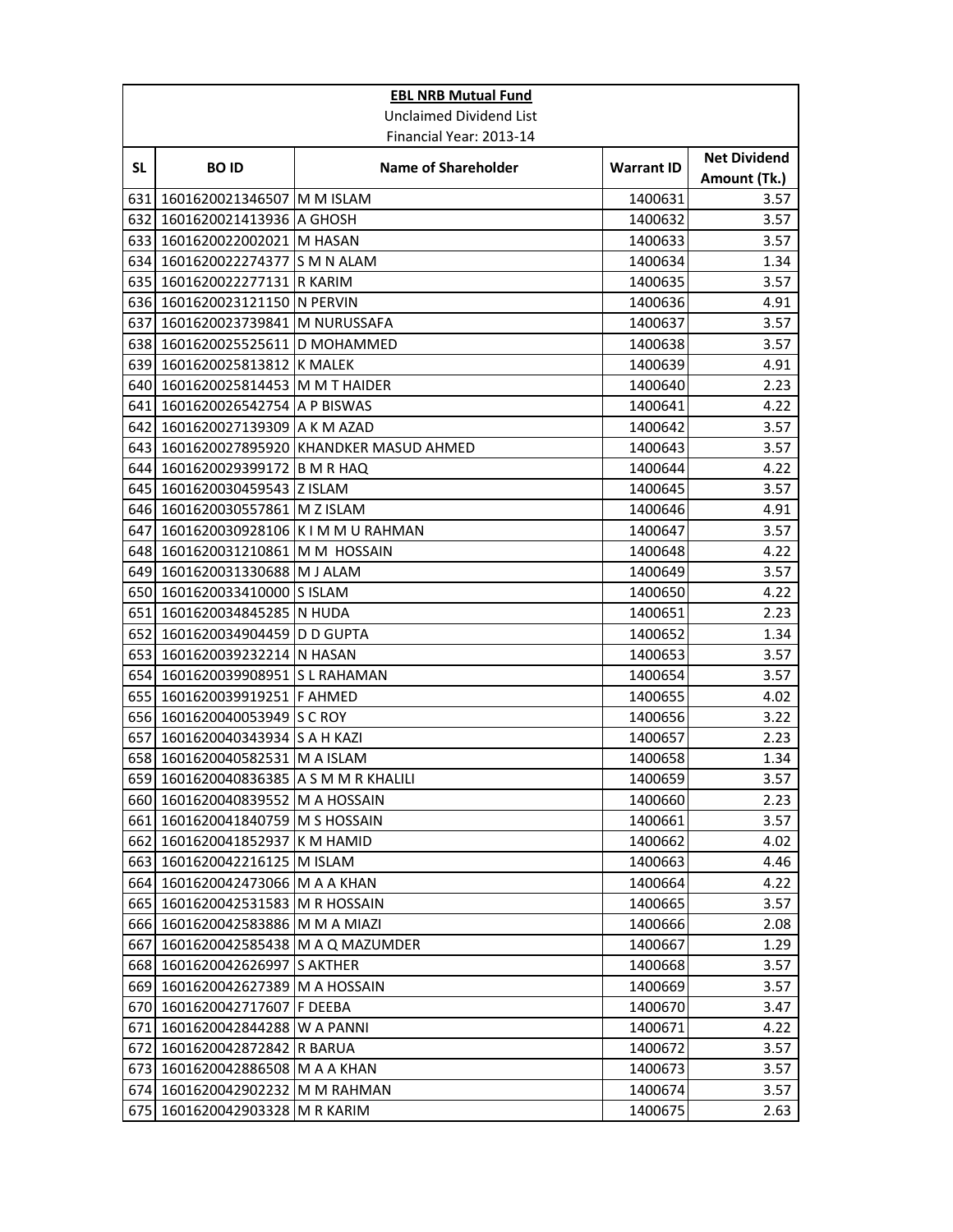| <b>EBL NRB Mutual Fund</b> |                                      |                                                    |                   |                                     |
|----------------------------|--------------------------------------|----------------------------------------------------|-------------------|-------------------------------------|
| Unclaimed Dividend List    |                                      |                                                    |                   |                                     |
|                            |                                      | Financial Year: 2013-14                            |                   |                                     |
| <b>SL</b>                  | <b>BOID</b>                          | <b>Name of Shareholder</b>                         | <b>Warrant ID</b> | <b>Net Dividend</b><br>Amount (Tk.) |
| 676I                       | 1601620042903550 M M KARIM           |                                                    | 1400676           | 4.91                                |
| 677                        | 1601620042933718 M R ISLAM           |                                                    | 1400677           | 3.57                                |
|                            | 678 1601620042935163 F P DIPA        |                                                    | 1400678           | 4.22                                |
|                            | 679 1601620042939236 M A MAMUN       |                                                    | 1400679           | 2.63                                |
|                            | 680 1601620042965588 T ISLAM         |                                                    | 1400680           | 3.57                                |
| 681                        | 1601620043047241 A ARIF              |                                                    | 1400681           | 3.57                                |
| 682                        | 1601620043144474 R M ALAM            |                                                    | 1400682           | 4.22                                |
|                            | 683 1601620043145500 S K ROY         |                                                    | 1400683           | 3.57                                |
| 684I                       | 1601620043173562 S M Z HAQUE         |                                                    | 1400684           | 4.02                                |
| 685                        |                                      | 1601880000059602 A H M AINUL KABIR AZAD            | 1400685           | 3.67                                |
|                            |                                      | 686 1601880000066582 BIPLAB KUMAR SAHA             | 1400686           | 3.57                                |
| 687                        |                                      | 1601880000080365 MRS. TASLIMA AKTAR                | 1400687           | 4.32                                |
|                            |                                      | 688 1601880000105438 DR. A. K. M. SHAMSUL HAQUE    | 1400688           | 3.57                                |
| 689                        |                                      | 1601880004025586 MRS. SHAMIM ARA HAQUE             | 1400689           | 3.57                                |
| 690I                       |                                      | 1601880004031071   MS. HUMAYRA SHAMS               | 1400690           | 3.57                                |
| 691                        |                                      | 1601880004031081   MS. RAKSHANDA SHAMSUL HAQUE     | 1400691           | 3.57                                |
| 692                        |                                      | 1601880004213311 DR. A.K.M. SHAMSUL HAQUE          | 1400692           | 3.57                                |
| 693I                       | 1601880014041179 Md. Neamul Bashir   |                                                    | 1400693           | 3.08                                |
| 694 I                      |                                      | 1601880015924471 CHANDAN PRASHAD SAHA              | 1400694           | 4.32                                |
|                            | 695 1601880019711650 MINHAZ MIAH     |                                                    | 1400695           | 3.08                                |
|                            | 696 1601880030466879 B K R CHOWDHURY |                                                    | 1400696           | 4.22                                |
| 697                        | 1601880030749405 B K PODDER          |                                                    | 1400697           | 2.88                                |
| 698I                       |                                      | 1601880030850895   MR. MD. MOJIBUR RAHMAN          | 1400698           | 3.57                                |
| 699                        |                                      | 1601880033977063 KAZI KHALILUR RAHMAN              | 1400699           | 4.12                                |
|                            | 700 1601880033989043 UZZAL KAZI      |                                                    | 1400700           | 3.57                                |
| 701                        |                                      | 1601880034264323 MUTUAL TRUST BANK LTD.            | 1400701           | 1.39                                |
| 702                        | 1601880034861843 DIPALI DEVI         |                                                    | 1400702           | 4.22                                |
| 703                        |                                      | 1601880034966585 ARIFUL AZAM CHOWDHURY             | 1400703           | 3.57                                |
|                            |                                      | 704 1601880047542021 MD. INZAMAM-UL-HAQ            | 1400704           | 3.52                                |
|                            |                                      | 705 1602070002091253 MRS. MOMTAZ BEGUM             | 1400705           | 3.57                                |
|                            |                                      | 706 1602070002091296 DR ASM NAWSHAD UDDIN AHMED    | 1400706           | 3.57                                |
| 707                        |                                      | 1602110046844523 PRIME BANK INVEST LTD P-019       | 1400707           | 1.04                                |
|                            |                                      | 708 1602110046846712 PRIME BANK INVEST LTD P-458   | 1400708           | 1.64                                |
|                            |                                      | 709 1602170033553320 2196 - KAZI NAZRUL ISLAM      | 1400709           | 3.03                                |
|                            | 710 1602480019243629 EXIM Bank       |                                                    | 1400710           | 3.87                                |
| 711                        |                                      | 1603420000842934 Delta Life Insurance Co. Ltd.     | 1400711           | 0.50                                |
| 712                        |                                      | 1604580000002341 ICB AMCL UNIT FUND                | 1400712           | 2.23                                |
|                            |                                      | 713 1604580000678491 Icb Amcl Pen. Hold. Unit Fund | 1400713           | 3.27                                |
| 714                        |                                      | 1604580017553369 ICB AMCL SECOND NRB MUTUALFUND    | 1400714           | 0.84                                |
| 715                        |                                      | 1604580019691026 PRIME FINANCE FIRST MUTUAL FUN    | 1400715           | 4.12                                |
| 716                        |                                      | 1604580024387821 PRIME BANK 1ST ICB AMCL MF        | 1400716           | 2.03                                |
| 717                        |                                      | 1604580024425376 ICB AMCL THIRD NRB MF             | 1400717           | 2.48                                |
|                            |                                      | 718 1604580025724564 EBL 1ST MUTUAL FUND           | 1400718           | 0.74                                |
| 719 <b>1</b>               |                                      | 1604580037759084 ICB AMCL SONALI BANK 1ST MF       | 1400719           | 4.76                                |
| 720                        | 1604580052328897                     | IFIC BANK 1ST MUTUAL FUND                          | 1400720           | 1.14                                |